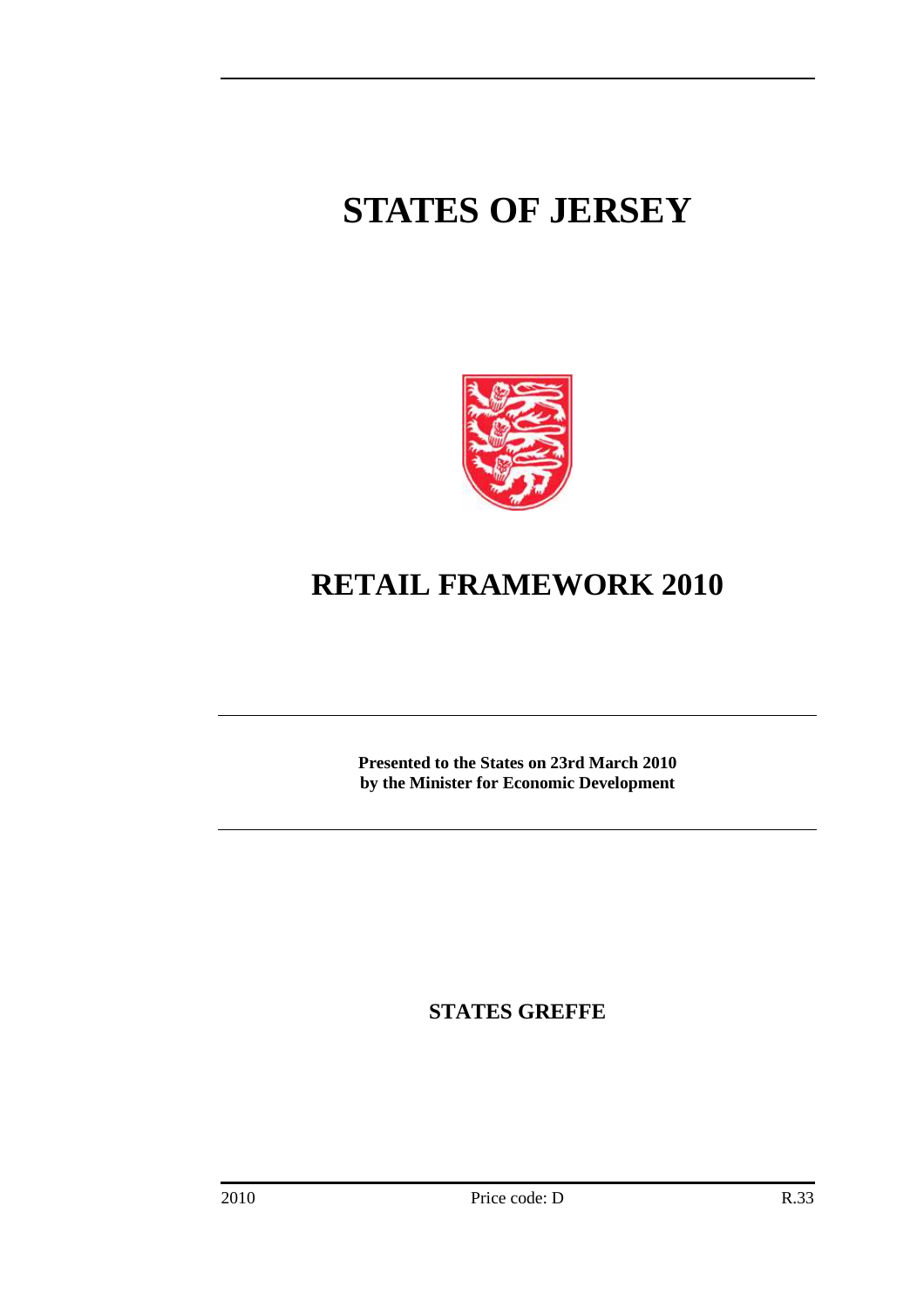#### **REPORT**

#### **A revised framework for managing retail development in Jersey**

#### **1. Introduction**

This paper outlines the position of the Minister for Economic Development in respect of the development of the retail sector in Jersey. The Minister has considered the views of Islanders and businesses and has sought updated economic advice. Appended to this paper is a detailed economic analysis from the States Economic Advisor particularly focussing on the issue of concentration in the food retail sector. The economic advice draws on a range of research on the Jersey retail sector and work carried out by other jurisdictions. The policy itself is informed by work conducted by the Economic Development Department ("EDD") and the Statistics Unit, as well as meetings with the relevant government departments and the government policy framework.

#### **2. Policy**

2.1 Policy Summary

The retail sector (including wholesale) is the largest part of the private sector outside finance in the Jersey economy in terms of GVA and employment. For an economy aiming to maximise productivity and economic growth, vigorous competition is a vital ingredient for success. Greater competition in the retail sector has the potential to lower prices and costs through increased efficiency. Lower inflation is generally conducive to economic growth and is also good for the Island's export industries including finance, tourism and agriculture. Competition in markets is about ensuring that the economy's resources are put to their best use – something that is critical for all economies but even more so for an Island economy with limited resources at its disposal.

The States should not intervene to prevent change in the retail market, and should avoid restricting entry by new firms into the retail sector, whether they come from outside or within the Island, for the following reasons –

- Market structure, particularly in food retail, is not conducive to maximising productivity in the Island.
- There are serious concerns about the effects of concentration when there are only 2 players in a market.
- Consumers have clearly indicated that they want more competition, lower prices and more choice.
- Many retailers are not against additional competition if it is on a level playingfield.
- Competition is a catalyst for change and modernisation.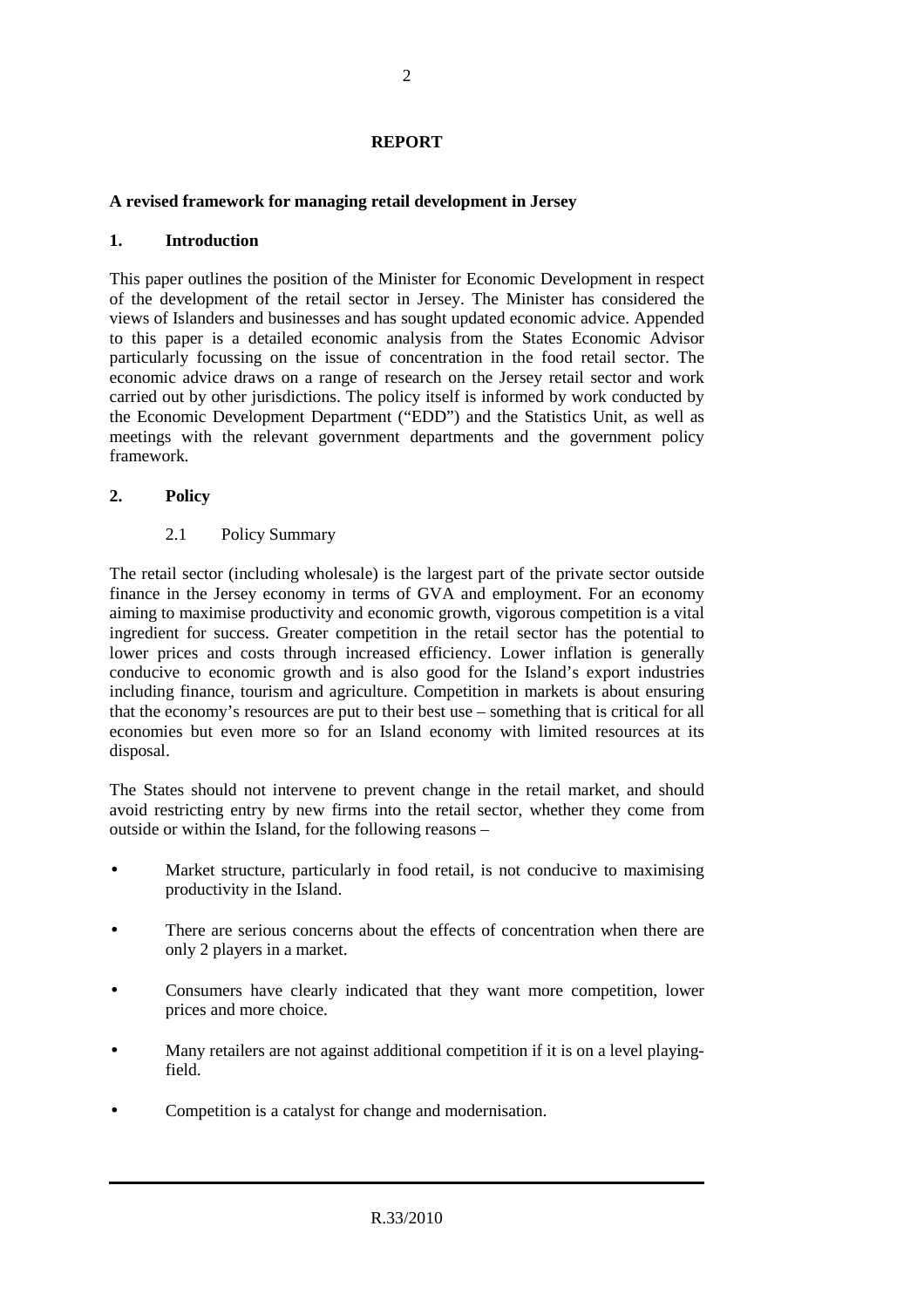Research has indicated that the effects of increased competition on local businesses are generally not as severe as has been feared in the past.

As part of the Island Plan revision process, consideration has been given to the guidelines on retail development to try to ensure that they do not unnecessarily impede market forces and the required development of the retail sector (see section 6).

The most desirable outcome, in terms of increased competition and associated benefit to consumers, as well as the most desirable in the minds of the public of Jersey, would be the entry of an additional large food retail competitor into the local retail market.

Unlike the previous retail policies, neither this document nor the associated economic advice attempt to determine the exact appropriate level of retail space in the Island.

2.2 Previous Policies

The original Retail Framework sought to –

*"Limit the scope for additional net floor space to the broad levels set out below and assess the impact of this new space before allowing significant further entry (unless the market structure changes):* 

- *40-50,000 sq ft for convenience (supermarkets and food stores)*
- *40-50,000 sq ft for bulky comparison (DIY, electrical, furniture/carpets)*
- *15-25,000 for clothing/footwear*
- *20-30,000 for other non bulky comparison (books, toys, sports. leisure)"*.

This established the EDD's position on the matter, but was wrongly identified in some cases as a target figure rather than a maximum, leading to confusion about the Retail Framework's ultimate objective.

Additionally, the Minister now considers that there is no need to establish desired or maximum levels of retail space, as this is ultimately a matter for the market. If the appropriate conditions for effective competition are established, then the market will resolve any issues of over-concentration.

Accordingly, this document seeks to identify such conditions rather than recommend or limit any specific increases in floor space.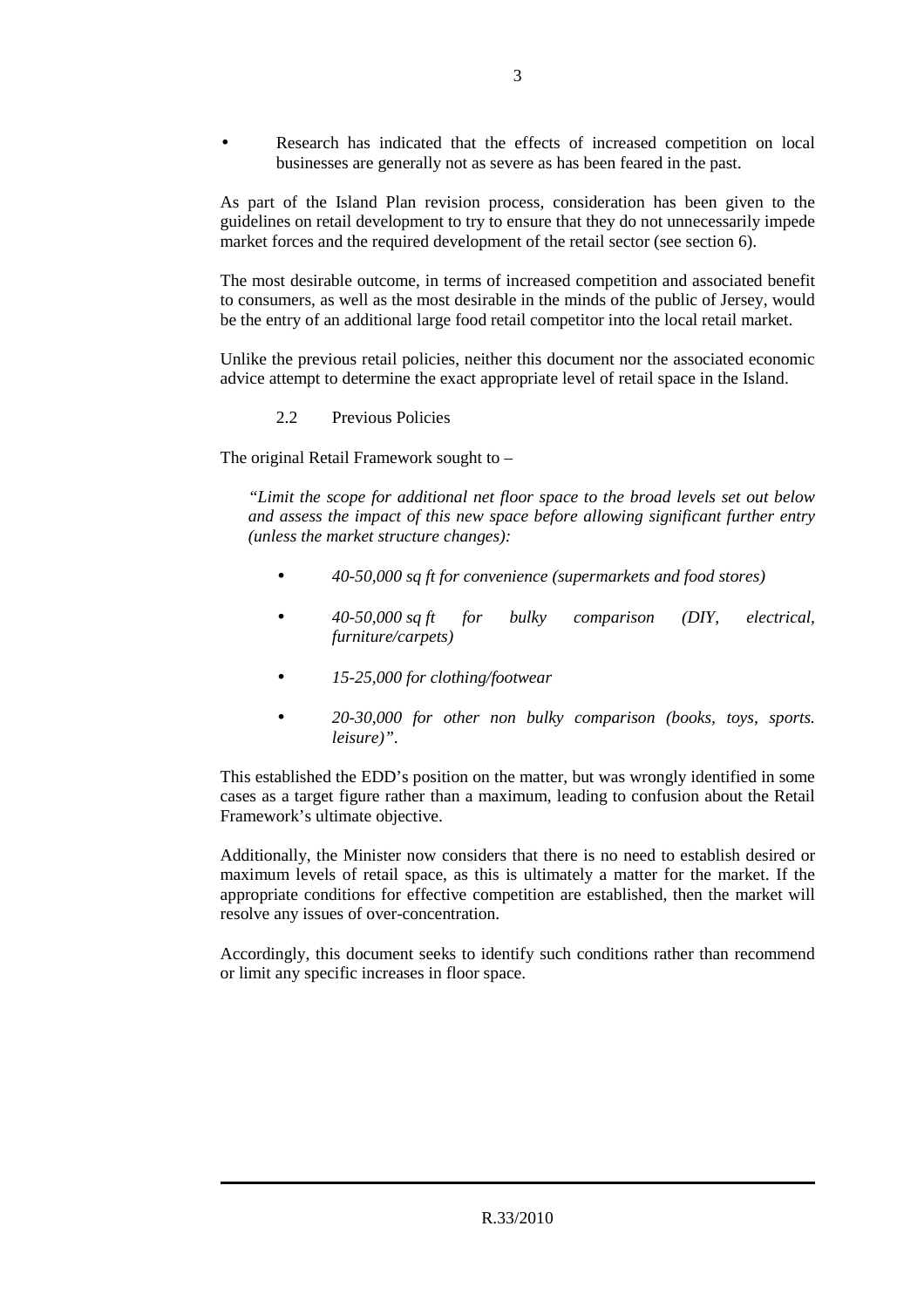#### **3. The Retail Sector**

#### 3.1 General composition

The wholesale and retail sector provides  $£259$  million to the Island's GVA per year<sup>1</sup>, the second largest private sector contribution towards GVA (with financial services providing the largest). This contribution in equivalent to nearly 7% of the economy overall. It employs over 7,300 full-time employees, approximately 15% of those employed in the Island, meaning that it is also the largest employer outside the finance sector<sup>2</sup>.

The average employee in this sector earns £430 per week<sup>3</sup>, and contributes £32,000 annually to the Island's  $GVA<sup>4</sup>$ . These are low in relative terms, both being the 3rd lowest of the Island's 10 measured sectors. Only agriculture and the hospitality industry generate lower returns.

Despite representing only 7% of the economy, the wholesale and retail sector employs 1,200 non-local staff, making it the third largest employer of non-locals.

It is therefore a large, but relatively low value sector.

The figures above refer to the direct contributions of the sector and do not include the supply/service linkages to the rest of the economy. The sector is clearly an important component of the Jersey economy, and if the Island is to achieve its economic objectives, then the wholesale and retail sector must function efficiently.

#### 3.2 Market Concentration

The grocery retail sector in Jersey is largely comprised of 2 supermarket chains (Sandpiper which owns and operates 3 'Checkers' supermarkets and the 'Marks & Spencer' food franchise; and the Channel Islands Co-operative which owns and operates 2 'Co-op Grande Marchés') and numerous convenience stores (either independent or belonging to Sandpiper, Co-op, or the 'Spar' chain). In addition, there are a number of specialist retailers operating out of St. Helier's Central Market, and farm-shops in out-of-town locations.<sup>5</sup>

Concerns have been expressed by the Jersey Competition Regulatory Authority (JCRA) and the States Economic Advisor about the level of 'concentration' in the local retail market (see section 5). Concentration occurs when there are only a small number of suppliers in a market – in this case, 2 supermarket operators and one major facia group, Spar, (plus independents) for Jersey's convenience retail sector.

 $\overline{a}$ 

<sup>1</sup> Statistics Unit, (December 2008), *Jersey Economic Digest*, States of Jersey, p.32 (provisional figure).

 $^{2}$  *Ibid.* p34 (FTE, excluding one-person businesses).

<sup>3</sup> *Ibid.* p36.

<sup>4</sup> *Ibid.* p33 (£ at 2003 value).

<sup>5</sup> Information from – JCRA, (March 2008*), Economic Impact of New Entry in the Retail Sector by a Large Supermarket Competitor*, States of Jersey.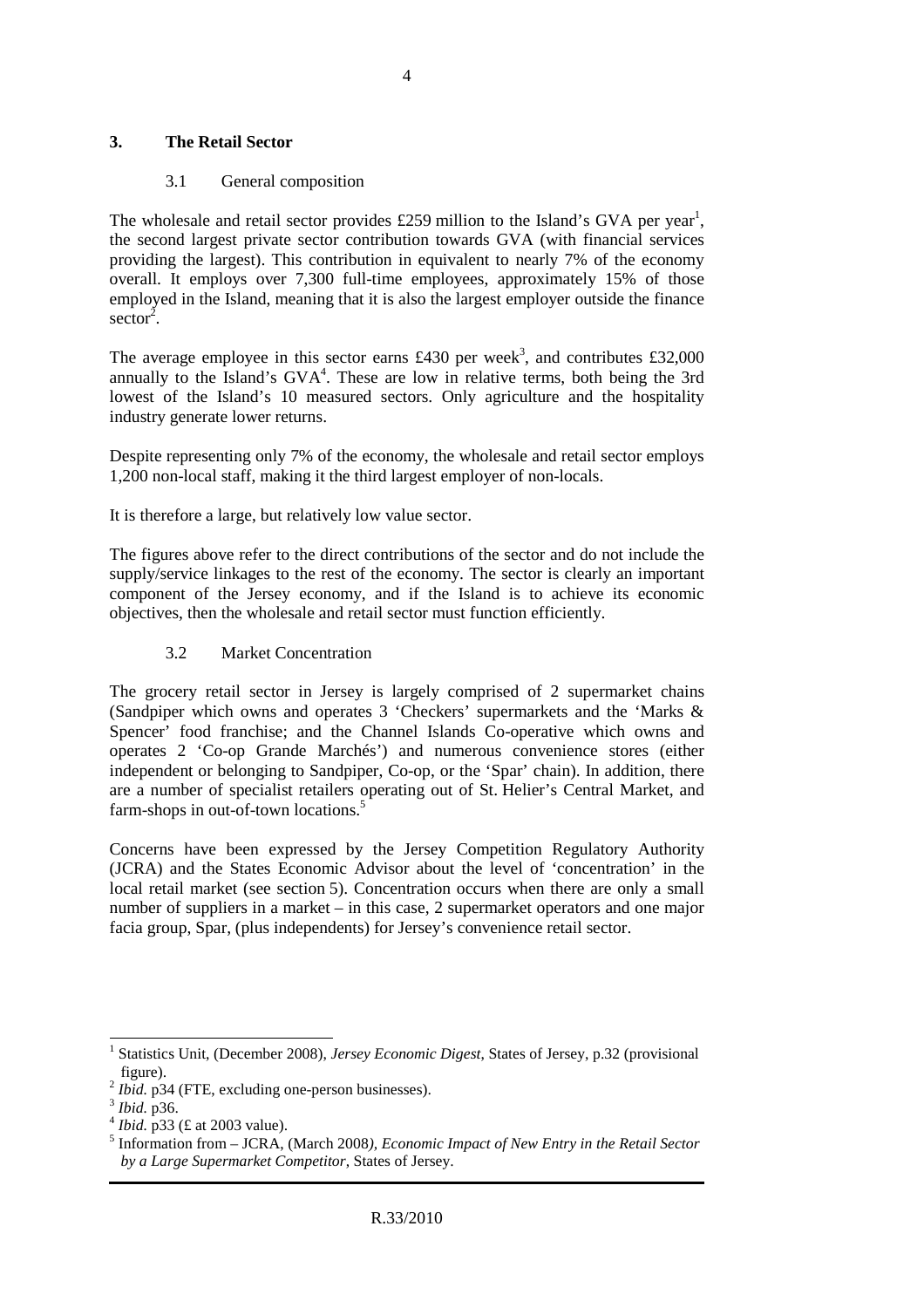As detailed in the work of the States Economic Advisor, the local market is concentrated as, despite the presence of small retailers, there are only 2 multiple operators and this can lead to reduced consumer choice and higher prices to consumers.

#### **4. Public opinion**

The Economic Development Department has gathered a considerable body of evidence in respect of the public's opinion on the introduction of additional retail space in the Island. In particular, work has been carried out to assess the desire for an additional supermarket retailer.

At the request of the Economic Development Department, the Statistics Unit has independently conducted a survey which has indicated that  $-$ 

- 84% of Islanders are in favour of having a third supermarket.
- 61% feel that the current range of supermarket operators is poor or very poor, only 15% consider it good or very good.
- Only a third are concerned (and half are not concerned) about the impact on small shops.
- Only 15% are concerned (against 71% not concerned) about the impact on supermarkets they currently use.
- Of those in favour of a third supermarket, three quarters would like a general British operator.

The Statistics Unit considers that the distribution of the survey and the extremely high response rate ensures that the conclusions 'robustly represent the views of Island residents'.<sup>7</sup>

It is clear from this response that the public in Jersey have a specific favoured outcome – the introduction of an additional large food retail competitor into the Island's retail market, with a preference for a UK operator.

#### **5. The Jersey Competition Regulatory Authority (JCRA)**

5.1 JCRA Study – the price of food in Jersey

Prior to the publication of the previous Retail Framework in 2006, the (then) Economic Development Committee requested the assistance of the JCRA "*in seeking to ascertain the reasons why prices of certain food products in Jersey appear to be*  significantly higher than prices for equivalent products in the UK".<sup>8</sup> The JCRA reported in October 2005, and their primary conclusions were –

 6 Statistics Unit (December 2008), *A Third Supermarket operator in Jersey?* – Survey Report, States of Jersey.

<sup>&</sup>lt;sup>7</sup> The survey was distributed to 2,000 households at random, with a response rate of 60%.

<sup>&</sup>lt;sup>8</sup> Economic Development Committee, 23rd November 2004, Act B1, reproduced in JCRA, 2005*, Comparison of Food Prices in Jersey and the United Kingdom*.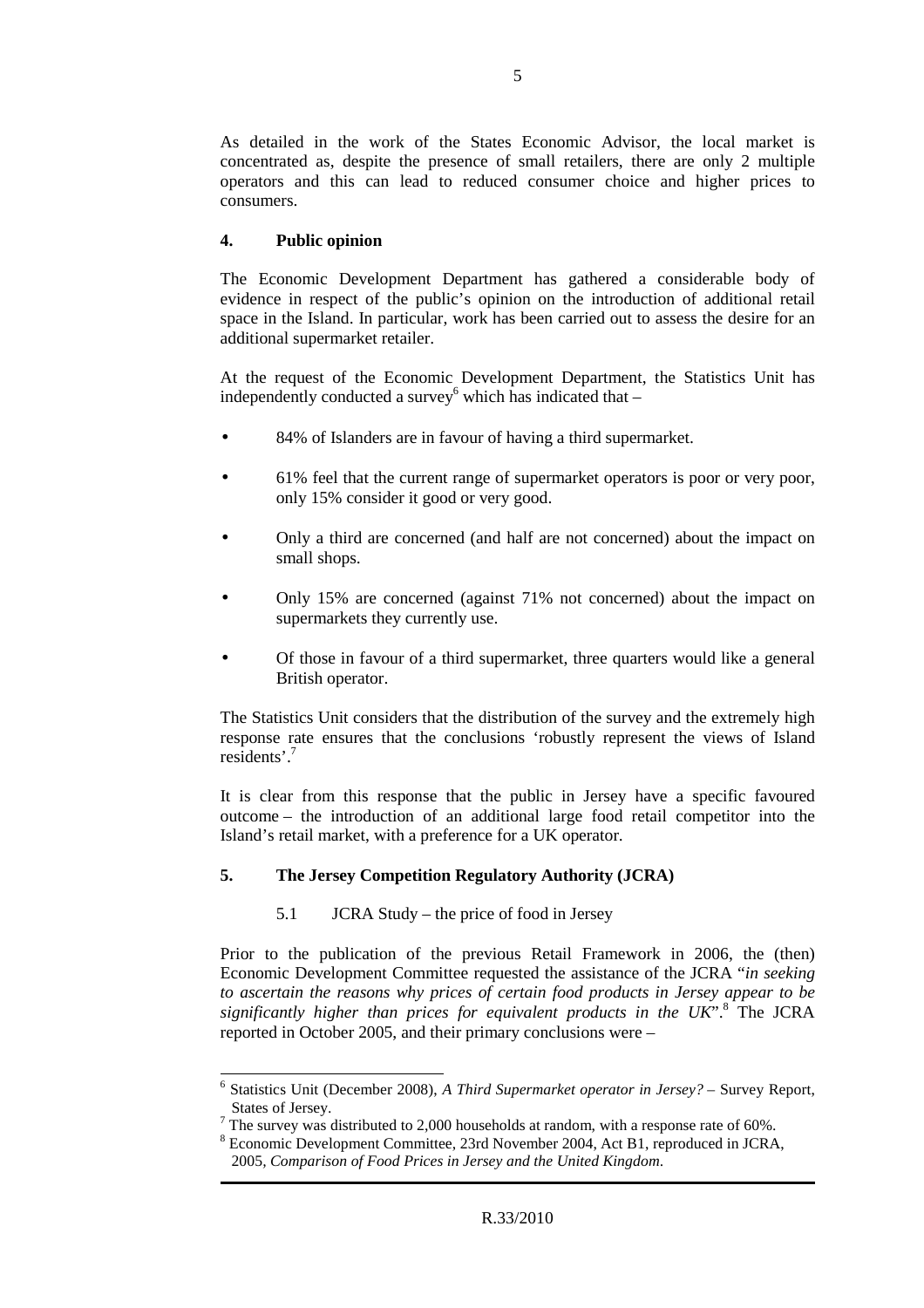- *1. The majority of food products surveyed are more expensive in Jersey than in the UK, with some products being significantly higher priced. Historic belowcost pricing for some products in the UK, however, complicates price comparisons.*
- *2. The price differential for food between Jersey and the UK probably is attributable to several factors.*
- *3. One contributing factor is the higher cost of doing business in Jersey compared to the UK. The cost of labour appears significantly more expensive in Jersey, as much as 40% higher than in the UK. Other increased costs such as transport, are also likely to be factors. The effect of increased costs on retail prices multiply across the food supply chain, to the extent that activities are carried on in Jersey.*
- *4 A second contributing factor consists of inefficiency and lack of scale economies in Jersey that appear to exist in several levels of the food supply chain. Farming is expensive in Jersey compared to the UK. Jersey's food producers and retailers are very small scale and probably do not achieve economies of scale comparable to UK equivalents.*
- *5. Another likely contributing factor is the high market concentration levels in Jersey compared to the UK in markets for food production, distribution and retail sale. High levels of market concentrations can result in less competition and higher prices, based on actions by competitors that may or may not violate competition law.*
- *6. Differences in consumer purchasing habits may exist in Jersey compared to the UK, and if so, they also could contribute to price differentials.*

The JCRA report contains a comprehensive discussion of the factors that could contribute to the comparatively high cost of food in Jersey. It supports Conclusion 5 by noting that Jersey has 'high levels of concentration' in milk-processing, shipping and food retail<sup>9</sup>.

The JCRA go on to state that the "*UK's Competition Commission concluded that consumer choice in food retailing is adequately safeguarded when three or more supermarkets compete in a particular locality"*. <sup>10</sup> Also that the Australian Competition and Consumer Commission has stated even more strongly that a "*reduction from three large firms to two makes the emergence of cooperative behaviour almost inevitable even if the firms do not consciously seek to cooperate".<sup>11</sup>*

 9 JCRA, 2005*, Comparison of Food Prices in Jersey and the United Kingdom*, p.14.

<sup>10</sup> UK Competition Commission, 2000*, Supermarkets; A report on the supply of groceries from multiple stores in the United Kingdom*, p.26 reproduced in JCRA, 2005*, Comparison of Food Prices in Jersey and the United Kingdom*, p.14.

<sup>11</sup> Australian Competition Commission, May 1996, *Application for Authorisation: Wattyl/ Courtaulds/Taubmans/Pinchin Johnson*, p.65, reproduced in JCRA, 2005*, Comparison of Food Prices in Jersey and the United Kingdom*, p.15.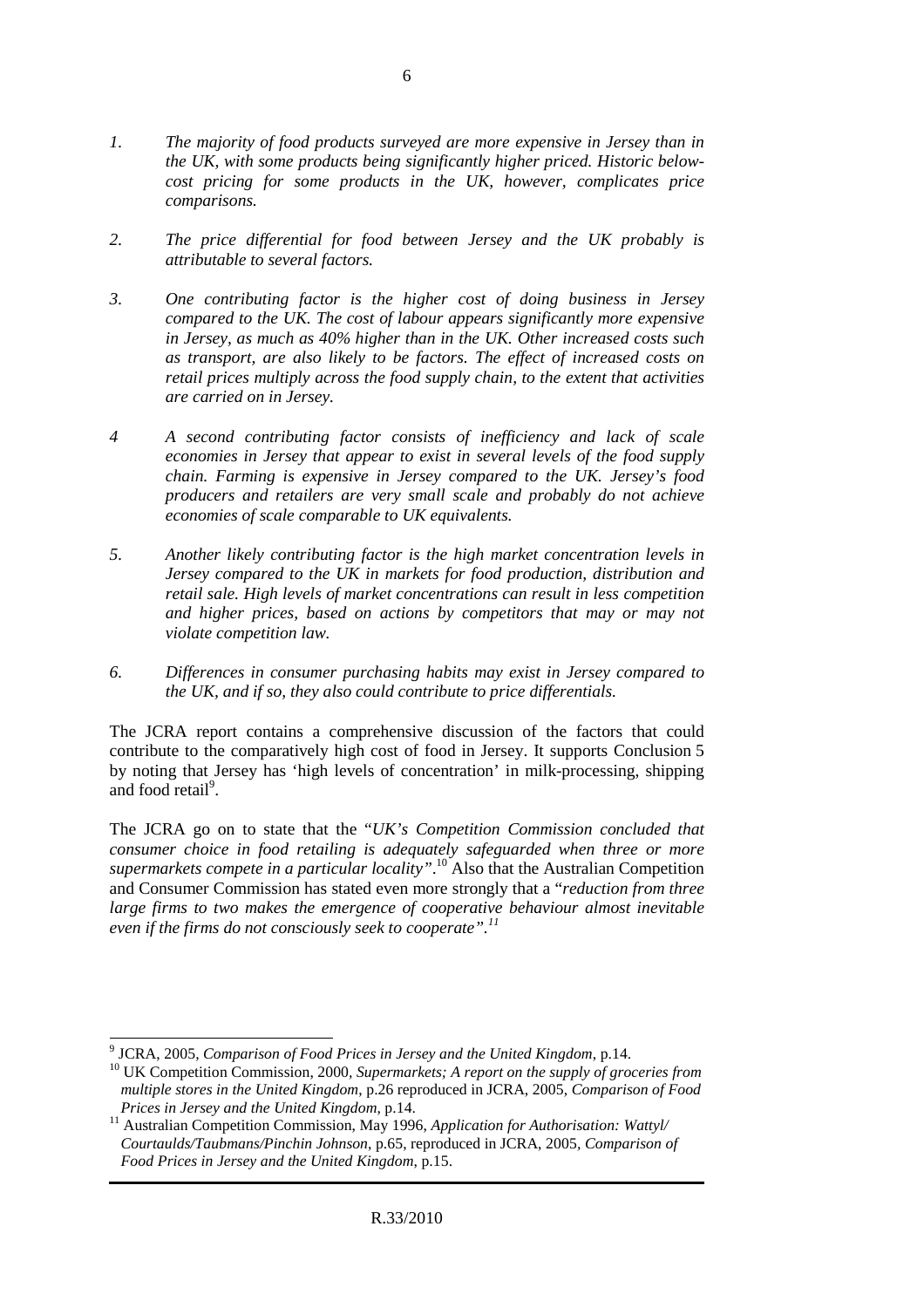5.2 JCRA Study – the effects of an additional multiple entrant –

Following the publication of the original Retail Framework, and the subsequent production by the Economic Affairs Scrutiny Panel of the 'Retail Strategy (Interim) Review (S.R.9/2007) in April 2007, the Minister again sought advice from the JCRA, on "*the economic impact of new entry into the retail sector by a large supermarket competitor in terms of the impact on consumer welfare, productive efficiency and the Jersey economy overall*".<sup>12</sup>

The JCRA, in its summary of the full report, concludes that –

*'After considering the evidence and taking into account comments made in submissions, the JCRA, on balance, advises the Minister that the economic impact of new entry into the retail sector by a large supermarket competitor would be economically beneficial in terms of increasing-* 

- *consumer welfare;*
- *the productive efficiency of existing retailers; and*
- *the Jersey economy overall.'<sup>13</sup>*

In its analysis of responses received from interested parties, the JCRA noted that some responses go "beyond the economic and commercial perspective"<sup>14</sup> and deal with perceived negative social effects. The JCRA responded –

*"However, the JCRA does note that, should it conclude in this inquiry that the entry of a third supermarket is economically beneficial* [as later it did], then *rejecting entry on the basis of a hypothetical and subjective adverse social impact will come at a cost to consumer welfare and the economy generally."<sup>15</sup>*

The Minister for Economic Development fully accepted the JCRA's advice at the time of publication. No evidence in the intervening period has emerged to alter the position in respect of this advice.

The potential social effects of the entry of a new large food retail competitor are addressed in the advice of the States Economic Advisor (see Appendix, sections 11, 12, 75–84).

5.3 JCRA Role

Ultimately, Jersey is not significantly under-supplied with retail floor space, but the current economic advice indicates that this floor space is concentrated amongst too few large competitors.

Accordingly, the Minister will continue to work with the JCRA to resolve the current issues of excessive market concentration in the food retail sector.

 $\overline{a}$ 

<sup>&</sup>lt;sup>12</sup> Minister for Economic Development, 29th August 2007, *Request to the JCRA under Article 6(4) of the Competition Regulatory Authority (Jersey) Law 2001 for advice on the economic impact of new entry in the retail sector* (Ministerial Decision – MD-E-2007-0167).

<sup>&</sup>lt;sup>13</sup> JCRA, (March 2008), *Economic Impact of New Entry in the Retail Sector by a Large Supermarket Competitor*, p.27, States of Jersey.

<sup>14</sup> *Ibid.* p.10.

 $^{15}$  *Ibid.*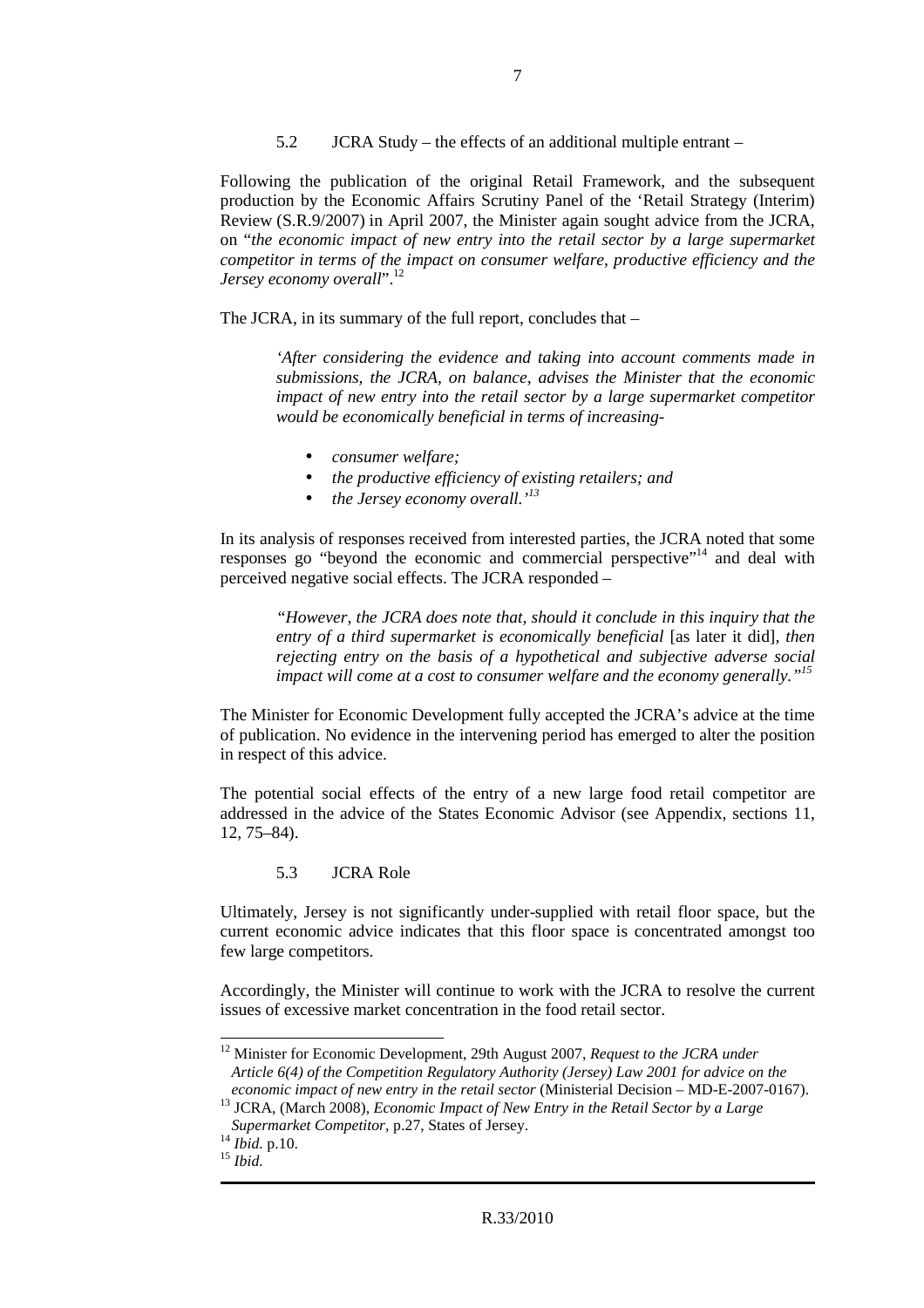#### **6. Island Plan**

While the weight of evidence points to a new large food retail competitor delivering significant economic benefits, Jersey's particular characteristics could inhibit the development is such an operator. The most significant challenge in addressing the market structure is the lack of suitable sites for the development of modern supermarkets, a land-use issue which is ultimately controlled by the Island Plan.

During the development of the Island Plan 2010, the Economic Development Department engaged with the Planning and Environment Department ("PED") to try to establish a method by which a suitable site for a new large food retail operator could be selected. PED agreed to incorporate into the revised Island Plan a 'sequential test', to establish the most suitable site for the construction of any potential supermarket development by identifying suitable town centre locations, and, if no such sites exist, to identify sites in other locations.

It would be desirable from EDD's perspective if the stages of the sequential test included the options of 'within town but outside the town centre', 'outside town but within the Built-Up Area', edge of Built-Up Area' (potentially encompassing brownfield sites) and finally, if no other suitable location can be found, 'outside the Built-Up Area'. It is understood that, at the latter stages of the sequential test, there will be a higher burden of proof required related to the benefit of the development to the Island versus the cost of increased development, or some mechanism such as a public planning inquiry in relation to this.

EDD has expressed its concerns about the feasibility of resolving market concentration issues while operating within an Island Plan which is based on an explicitly stated understanding that the Island does not require additional food retail development. The States Economic Advisor has also noted that PED's preferred measurement method of floor space planning is not able to deal with issues such as market structure or levels of competition (this position is explored in the Appendix, sections 54–60).

The EDD hopes to continue discussions with the PED in order to find a mutually satisfactory method of removing barriers to entry to the local food retail market.

#### **7. Other considerations**

Notwithstanding the benefits to consumers of potential downward pressure on food prices, with the associated possible benefits of economic growth and retail efficiency, concerns have been raised during discussions of this issue with the public and other stakeholders.

7.1 Effect on local businesses

An oft-cited danger of introducing an additional supermarket operator is a potentially detrimental effect on local businesses. This is often accompanied by concerns that the entrant will seek to obtain market dominance by eliminating competition through under-pricing, before maximising profits as a monopoly.

The States Economic Advisor has analysed the potential impact on local shops, using the most recent data from the UK and other jurisdictions, and his results are detailed in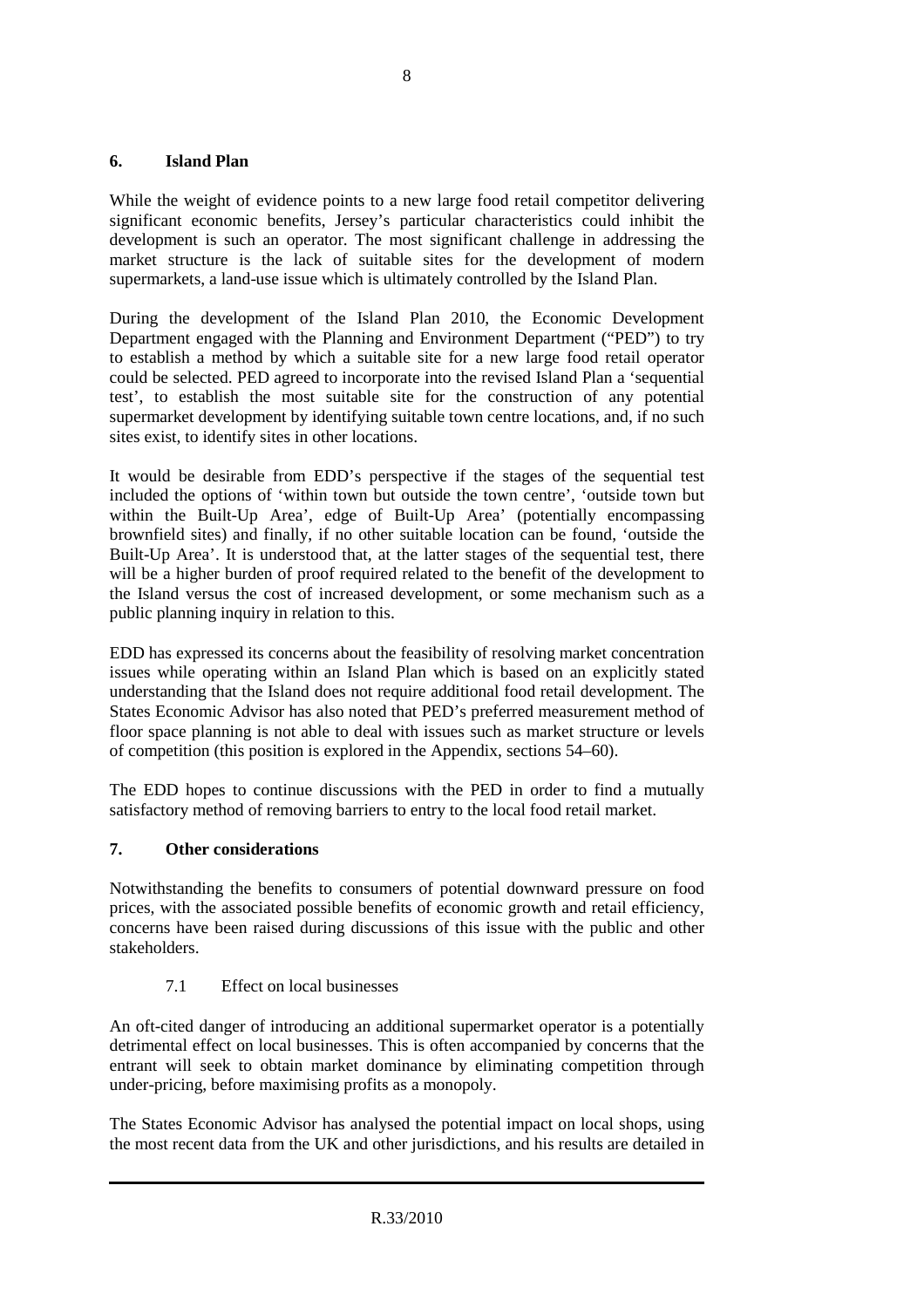the Appendix, sections 30–41. He has also addressed the concern that Jersey is too small to accommodate a third supermarket operator, with reference to supermarket operating densities elsewhere (Appendix, sections 48–50).

7.2 Effect on the local environment

In the event of a new competitor constructing a large food retail development in the Island, the Minister hopes to minimise any environmental consequences by working with the PED to ensure that any site selected by the new operator is suitable (See section 6, above).

#### **8. Wider policy framework**

8.1 States Strategic Plan – Economic objectives

The economic objectives of Jersey are detailed in both the Economic Growth Plan and the States Strategic Plan.

In April 2005, the States approved the Economic Growth Plan (EGP), which examined how best to use Jersey's assets to ensure future prosperity.

The EGP is quite clear in terms of competition policy –

*"Ensuring there is vigorous competition between firms is also critical to maximising productivity and economic growth. Competition encourages firms to innovate by improving efficiency and reducing slack, puts downward pressure on costs and improves the organisation of production. The end result is a better deal for consumers."<sup>16</sup>*

It also specifically addresses the issue of local protectionism –

*"The threat of potential competition from abroad is also an important factor, because this too can encourage incumbent firms to improve efficiency and to innovate …The challenge is to identify where there are barriers to open competition and where there is no reason for the government to allow them to remain they should be removed."<sup>17</sup>*

The States Strategic Plan (2009–2014) also encourages an increase in the efficiency of the Island's economy and the limitation of possible cost-inflation. The relevant policies are –

*Support the Island community through the economic downturn (Why we must do this) –* 

> *We need to protect the most vulnerable from the worst impacts of the downturn.*

This policy will meet this requirement by encouraging competition that will maintain downward pressure on prices, which will assist the vulnerable (in this case low-

 $\overline{a}$ 

<sup>&</sup>lt;sup>16</sup> Economic Development Committee, (1st March 2005), Economic Growth Plan, (P.98/2005)  $p.52.$ 

*Ibid.* p.55.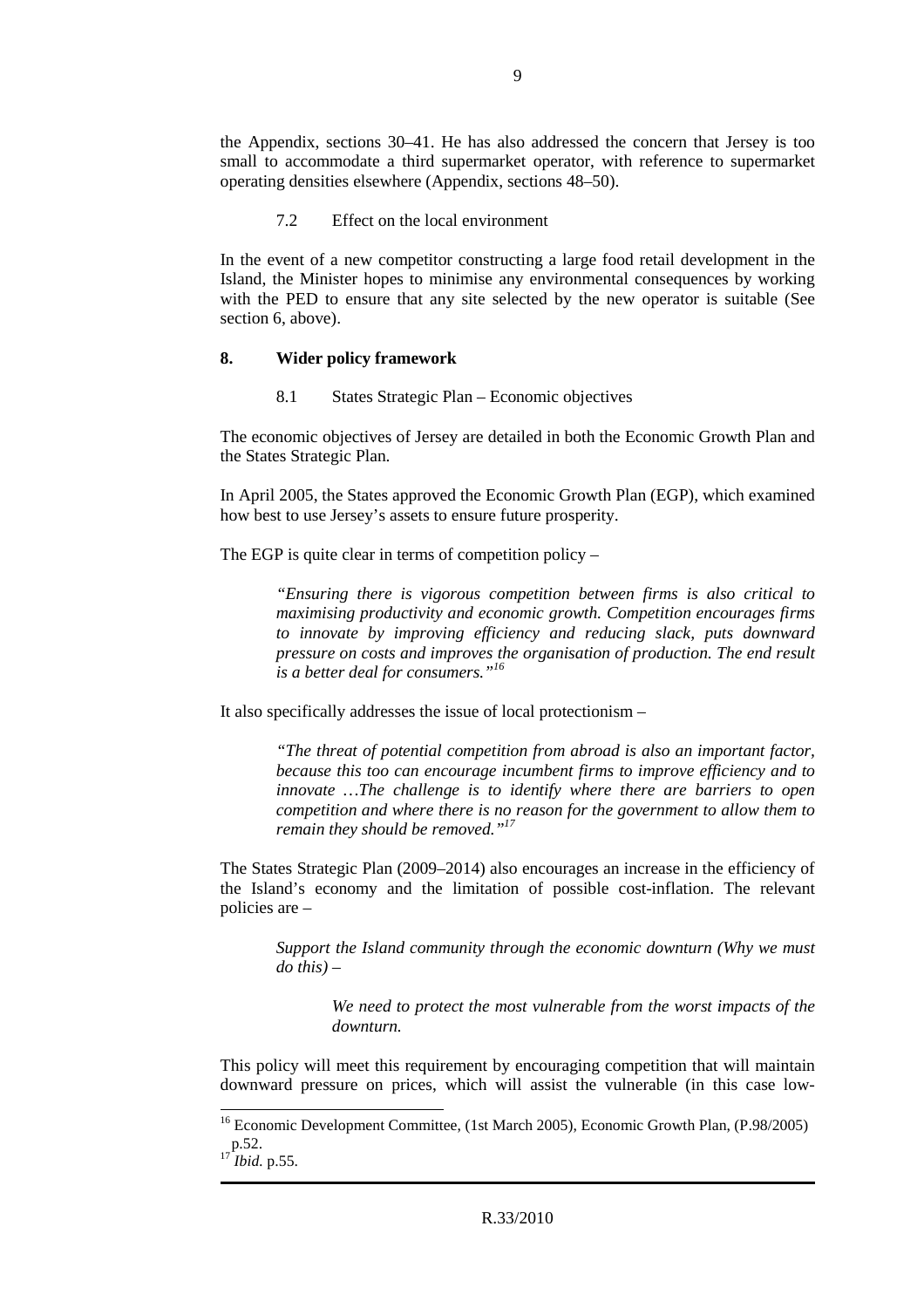income families) to maintain their quality of life through access to greater consumer choice.

*Support the Island community through the economic downturn (What we must*   $d\theta$ ) –

*Identify policy options to stimulate the economy and consider − what we can do to support the people most affected* (p.8).

Increased competition in the retail sector may have the dual effects of benefiting lowincome families, as detailed above, and improving the condition of the economy by removing resources from a low-return (low GVA) sector of the economy and making them available to higher value sectors. The secondary effect of lowering consumer prices would be to leave more money in Islanders' pockets, which would allow more discretionary spend, benefiting the economy.

*Support the Island community through the economic downturn (What we must*   $d\theta$ ) –

*Identify policy options to stimulate the economy and consider − making the States more responsive in areas such as Planning and the Regulations of Undertakings and Development Law* (p.8).

The above strategic aim is mirrored in this policy, which intends to maximise benefit to the Island by ensuring that effective competition can operate to ensure economic efficiency and lower consumer prices.

In addition to the specific aims, the States Strategic Plan also contains 'key indicators', which are a measure of success. This policy seeks to assist in meeting two of the criteria –

[To meet the] *full range of economic indicators set out under priority 2*  [which includes keeping the local Retail Price Index as low as possible] (p.7)

[To] *work to maintain low inflation in the Island* (p.9).

#### **9. Conclusion**

The policy of the Economic Development Department has been to ensure that there is sufficient effective competition to maintain downward pressure on prices. Not only will competition potentially increase economic growth in the Island, but it could also drive increases in efficiency. Competition also serves a social function, as it permits low-income families to have access to everyday goods at the lowest possible price.

This policy has traditionally been tempered by a desire to ensure any possible detrimental effects on local businesses are minimised, and accordingly the States Economic Advisor has carried out an analysis of those effects, based on the latest available data.

The Minister believes that an additional large food store operator should not be prevented, and that any application should be treated on a level playing-field with other existing operators in terms of Regulation of Undertakings and planning policy.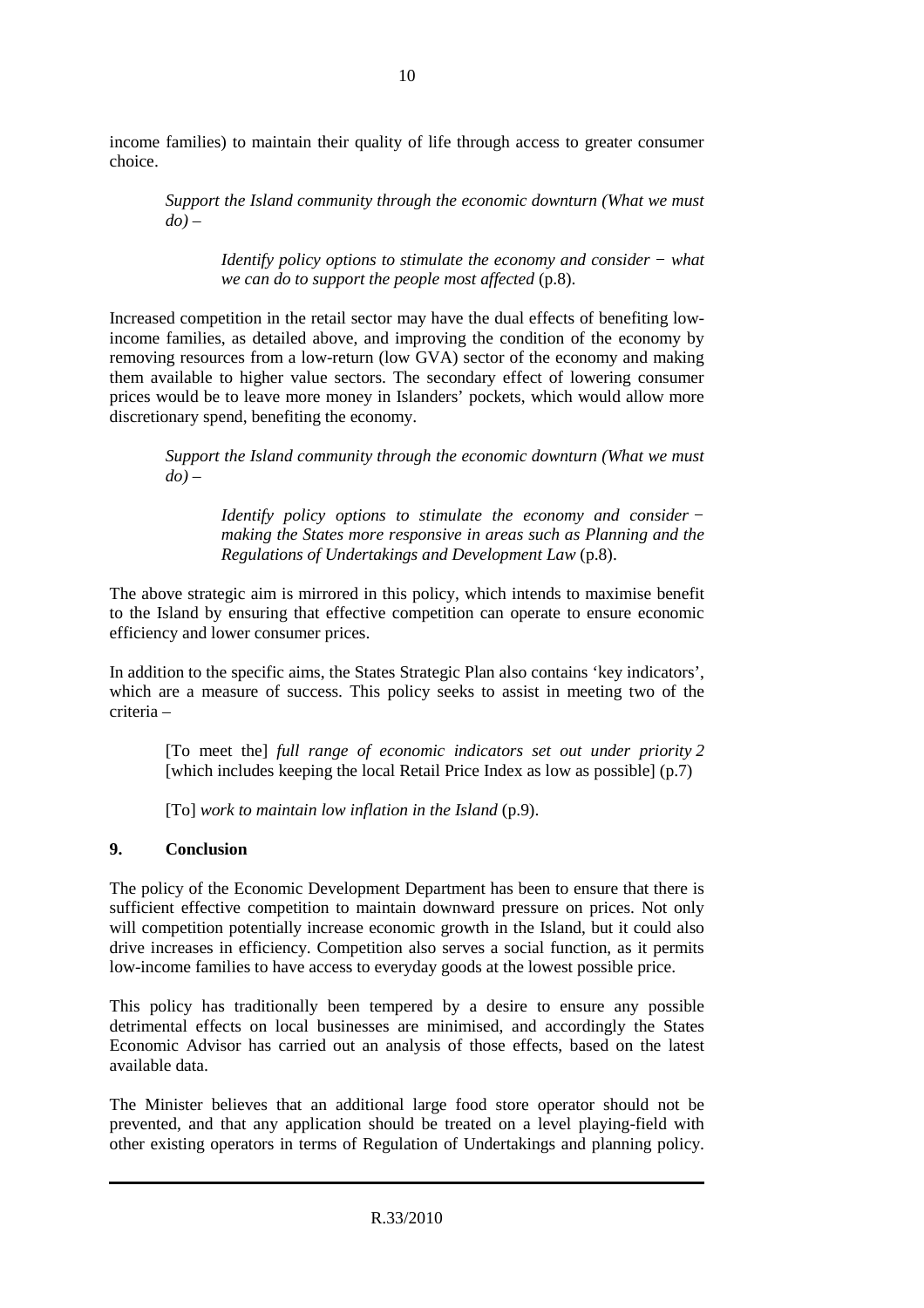An effective sequential test would be necessary to determine the most suitable location for such development.

9.1 EDD policy aims

The key policy aims are –

- There should be no barrier in the Island Plan to the consideration of applications by new large food store operators. The Minister supports a 'sequential test' to protect Island Planning objectives and to consider whether there is an appropriate site for any potential entrant.
- In order to avoid establishing an 'uneven playing-field', all applications for retail developments should be treated in a similar manner, and no special concessions should be granted to arriving operators.

In every case, an application should be treated on its merits, balancing social environmental and economic issues.

In addition to the aims as above, EDD will also –

 Investigate with the JCRA what powers it would require to address competition and issues of market structure in the retail sector.

**Minister for Economic Development, March 2010.**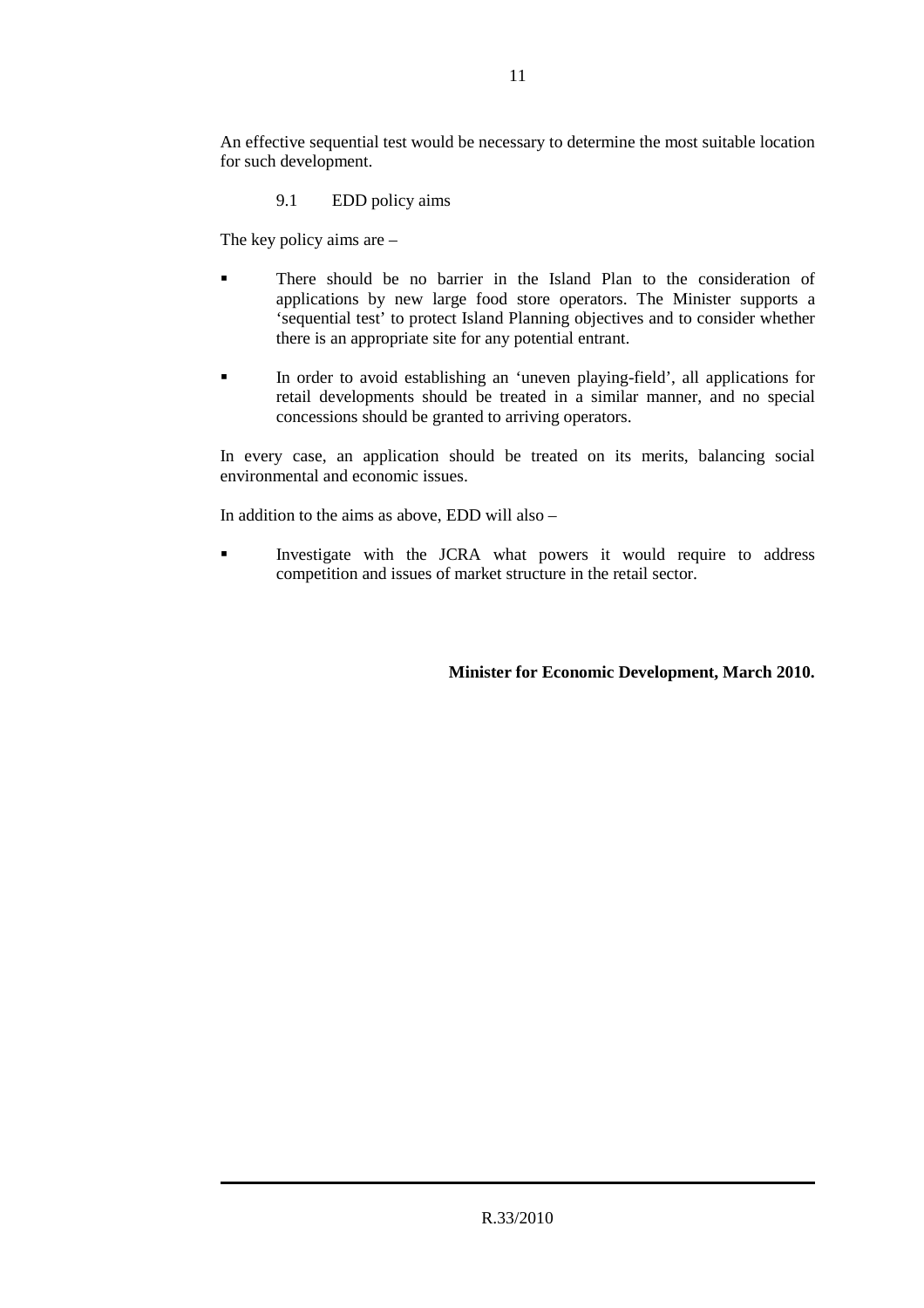#### **ENDNOTES**

**Economic Development Department**, 2006, *'A Framework for Managing the Development of the Retail Sector in Jersey'*

**Jersey Competition Regulatory Authority**, October 2005, *'Comparison of Food Prices in Jersey and the United Kingdom (JCRA Response to a Request Received from the Economic Development Committee under Article 6(4) of the Competition Regulatory Authority (Jersey) Law 2001)'*

**Jersey Competition Regulatory Authority**, March 2008, *'Economic Impact of New Entry in the Retail Sector by a Large Supermarket Competitor (Advice to the Minister for Economic Development under Article 6(4) of the Competition Regulatory Authority (Jersey) Law 2001)'* (Public Version)

**Statistics Unit**, December 2008, *A Third Supermarket operator in Jersey?* (Survey Report)

**Statistics Unit**, December 2008, *Jersey Economic Digest*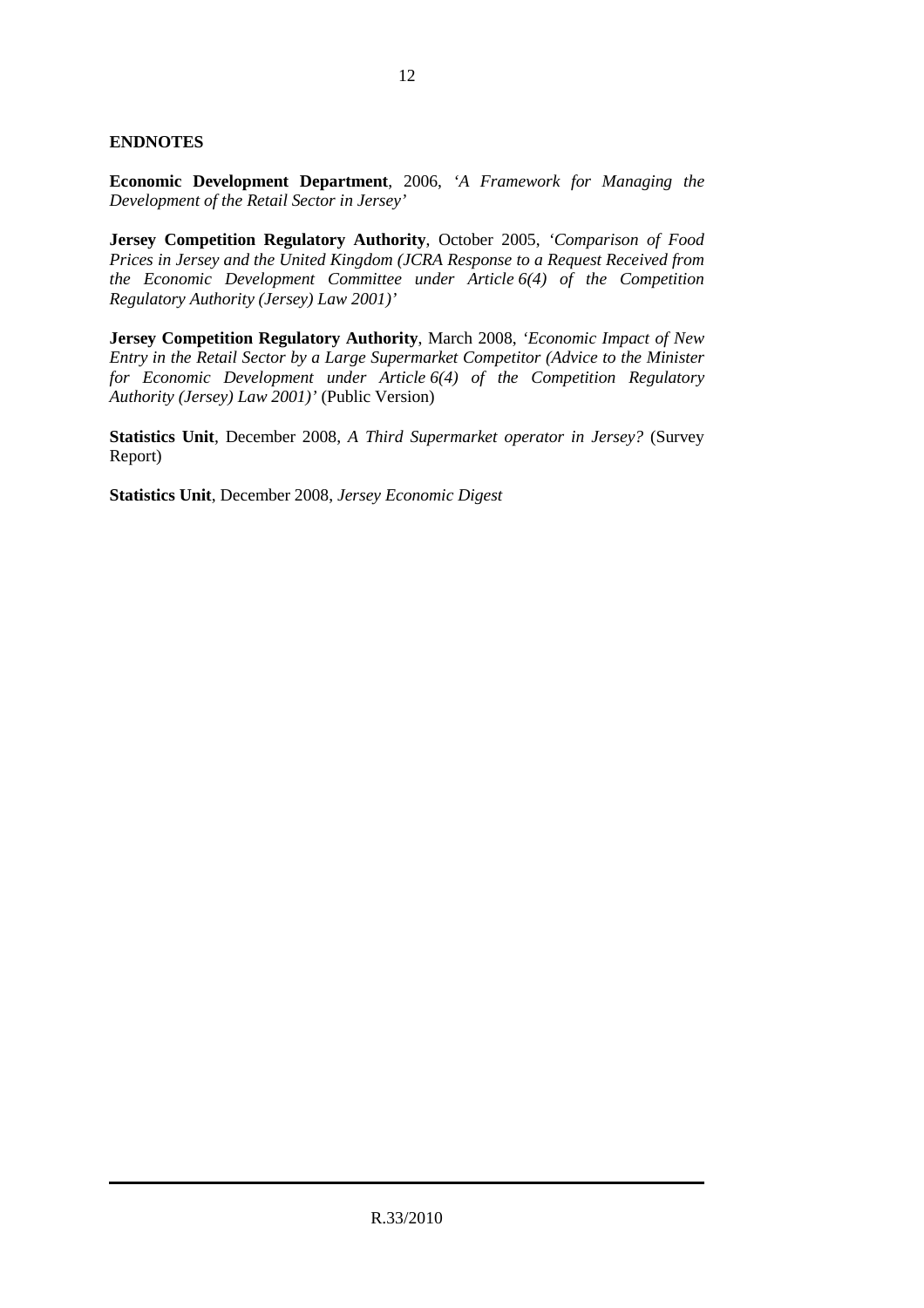# **ECONOMIC ADVICE FOR UPDATING THE RETAIL FRAMEWORK**

#### **Summary**

- 1. This paper provides further economic advice for updating the Economic Development Department's Retail Framework first published in June 2006 and in particular with reference to the potential impact of entry of a third supermarket operator. It has been updated in response to a request from Economic Development to take into account all the new information contained in the numerous reports that have been published on the subject both in the Island and elsewhere since the Retail Framework was published.
- 2. As the previous Retail Framework highlighted, the retail sector (including wholesale) is one of the largest sectors in the Jersey economy, employing 15% of the workforce; equivalent to 8,500 people. It is therefore critical that such a large sector of the economy contributes to the economic objectives set out in the States Strategic Plan 2009–14.
- 3. The supermarket sector in Jersey is highly concentrated, with both players (Sandpiper and Co-op) having large market shares. The evidence is that such concentrated markets weaken competition and allow a grocery retailer to worsen their retail offer and earn higher profit margins. In Jersey there is evidence that prices for many food products are 15–20% higher than those in the UK for equivalent products. Entry by a large French or British operator would reduce concentration and bring economies of scale that currently do not exist in the supermarket sector in Jersey.
- 4. Entry of a third supermarket would also be conducive to achieving the States' wider economic objectives. Competition in the supermarket sector could create space for small businesses to grow; and larger retailers can bring economies of scale and new technology that lead to improved efficiency. The States' economic objectives centre on greater efficiency and improved productivity across the economy. Given the size of the retail sector in Jersey, these must be the objectives of the retail sector too. The analysis in this paper shows that important ingredients in meeting these objectives will be ensuring that retail markets are competitive, removing barriers to entry and preventing concentrated markets.
- 5. A potential downside of entry of another supermarket operator is the impact on existing retailers and small shops in particular. However, an objective assessment of all the evidence from the experience in the UK is that the impact on small shops is not as great as some have made out. In fact, supermarket entry in the UK appears to have had no identifiable impact on a range of small independent stores. In addition, in Jersey only a third of Islanders are concerned (and 50% are not concerned) that smaller shops might close if Jersey has a third supermarket operator. If entry of a new supermarket entailed the retailer occupying an edge-of-centre store it could actually help to maintain and enhance the town centre and the small shops that exist there.
- 6. Experience in Jersey and the evidence from elsewhere is that Jersey is large enough to support competition between 3 or more supermarket operators.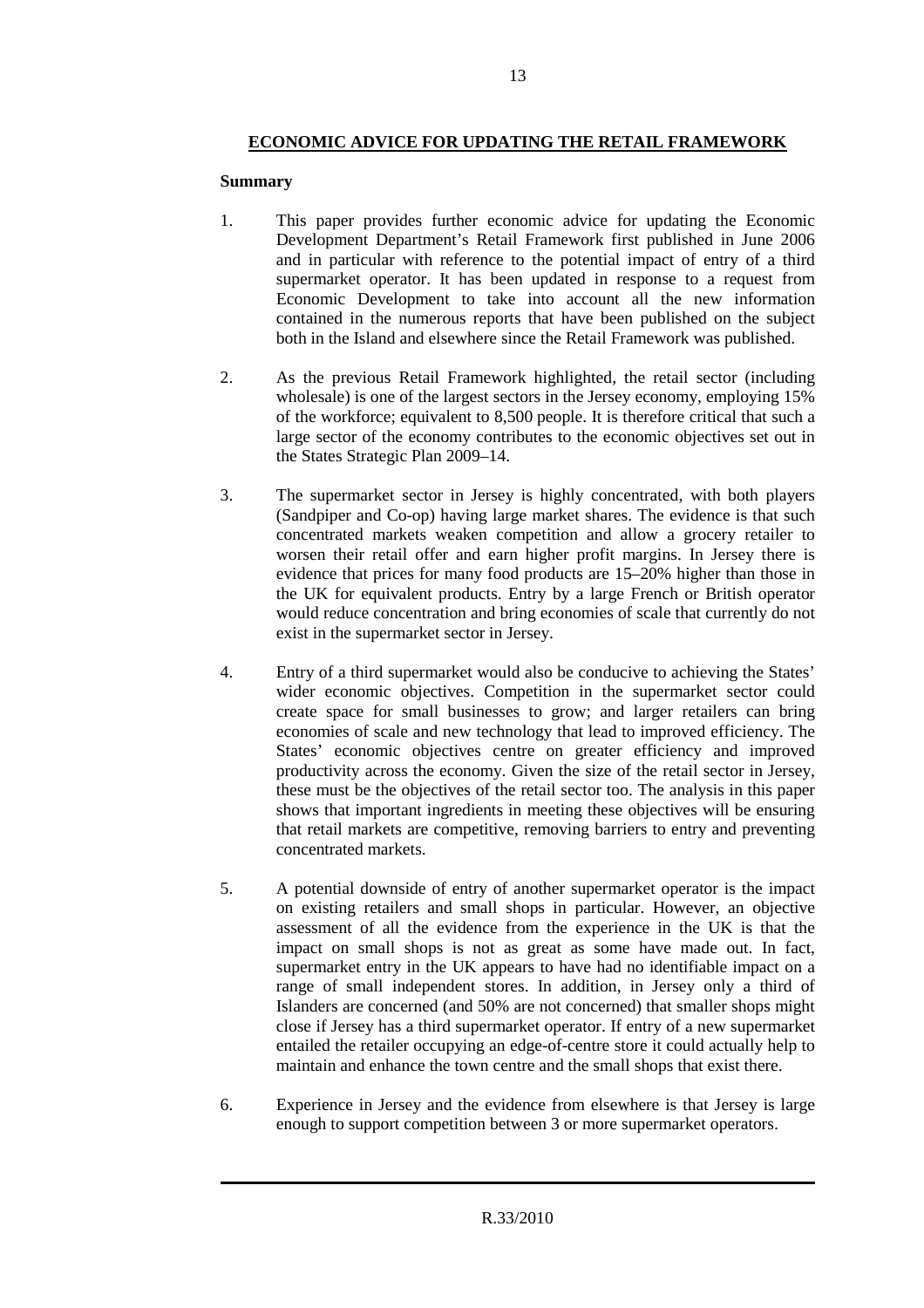- 7. While entry by a discount operator such as Lidl or Aldi should not be discouraged, they should not be seen as substitutes for competition between larger supermarkets. The evidence is that such stores, and particularly entry of the first ones, do not provide significant competition for existing supermarkets.
- 8. While retail capacity studies may inform land-use planning, they are not sufficient for informing wider policy and should not be given much weight. They are partial and there is scope for a wide margin of error. If entry of new retailers is constrained simply because such studies show there is a risk of trade diversion, this will reinforce the market power of existing retailers and lead to higher prices than would otherwise have been the case.
- 9. There is a wide body of opinion that as consumers are less well-organised than other interest groups, their views should be properly canvassed and instrumental in determining retail policy. Until recently, it could have been argued that in Jersey, consumer views were not being heard. A survey undertaken independently by the States of Jersey Statistics Unit at the end of last year has given a voice to the Jersey consumer which clearly indicates that –
	- 84% of Islanders are in favour of having a third supermarket.
	- Only a third are concerned (and half are not concerned) about the impact on small shops.
	- Only 15% are concerned (71% are not concerned) about the impact on supermarkets they currently use.
	- Of those in favour of a third supermarket, three-quarters would like a general British operator.
- 10. The previous Retail Framework suggested floor space guidelines for new retail space as second-best to greater competition. Such an approach could place a cap on new floor space which would act as a barrier to entry and restrict competition. The preferred approach should be to allow entry on a level playing-field basis, and that entrants taking large amounts of floor space be subject to an economic impact assessment.
- 11. It is important that economic advice is balanced with social and environmental factors. However, an initial consideration of the objectives of social and environmental policy suggests that there is little in principle to suggest that additional competition in the supermarket sector would work against these objectives. In fact, if managed in the right manner, such entry could work with social and environmental policy as well as economic policy. It could provide a good example of demonstrating how economic and environmental policy work together as required by the Strategic Plan. Nonetheless, the social and environmental consequences of a particular proposal should be reviewed on a case-by-case basis to ensure that the social and environmental consequences are fully understood.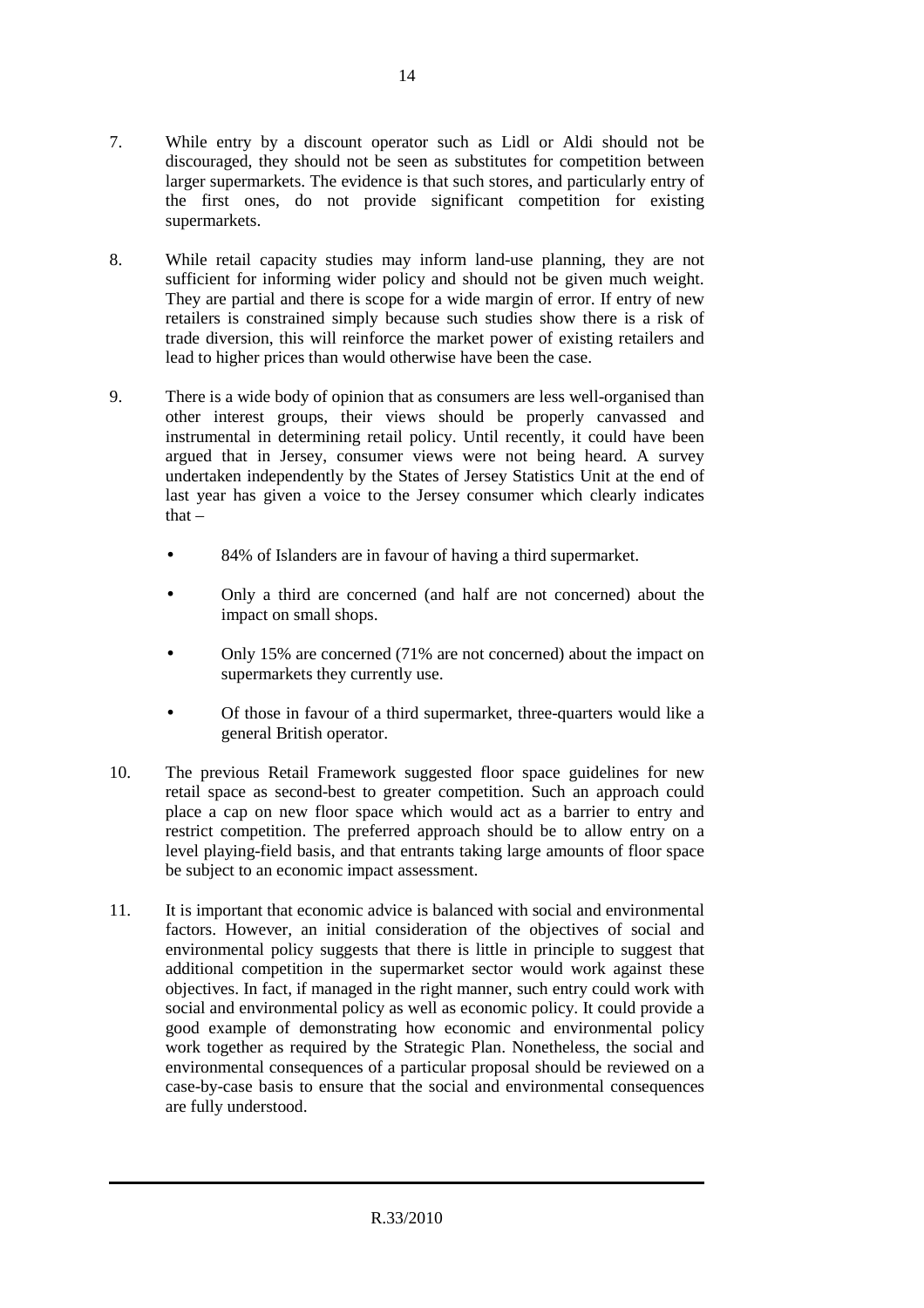#### **Recommendation**

- 12. Entry of a third supermarket operator in Jersey should be allowed and potential barriers to entry removed. This could bring valuable benefits in terms of increased efficiency and productivity, consumer choice and lower prices than would otherwise have been the case. The majority of Islanders are not concerned about the impact on existing retailers. Additional competition in the supermarket sector would therefore support the key economic objectives in the States Strategic Plan, and is widely supported by Islanders. Entry of a new supermarket could be managed in such a way that it contributes to social and environmental objectives. For example, a new supermarket entrant taking an edge-of-town site could reduce the risks of impact on the town centre and help enhance it.
- 13. The policy approach should be to allow competition on a level playing-field basis, and that the States should not prevent entry of a third supermarket provided it is in line with planning policies. A level playing-field means that new entrants and existing players are treated in the same manner in terms of planning and RUDL. However, it will also mean that potential new entrants should have all the information at their disposal about current policy, particularly given the mixed messages they may have received in recent years as the public debate has progressed.
- 14. It will be important that the approach adopted is communicated properly to potential entrants so that it is clear to them that entry will not be prevented if a suitable site is found. Communicating policy to potential entrants will be an important role for the Economic Development Department (EDD).
- 15. EDD should also work with the Planning and Environment Department (P&E) to ensure that policy does not unnecessarily restrict competition and that it does not have unintended consequences. EDD should also work with P&E to ensure that planning policy is based on the most recent evidence, for example on the impact of competition on town centres. It will also be important to ensure that planning policy does not give too much weight to retail capacity studies.
- 16. It may well be that in a small Island economy with tight controls over land-use and population, barriers to entry in the supermarket sector still exist. EDD should give further consideration as to whether competition law could be updated and enhanced to help address these inherent problems. For example, weigh up the costs and benefits of break-up provisions and whether they should be available as a last resort.

#### **Retail and the Jersey economy**

17. As the previous Retail Framework highlighted, the retail sector (including wholesale) is the largest individual sector in the private sector outside finance in terms of GVA. It is equivalent in size to the whole of the public sector. It is also the largest employer outside of finance, employing 15% of the workforce, equivalent to 8,500 people.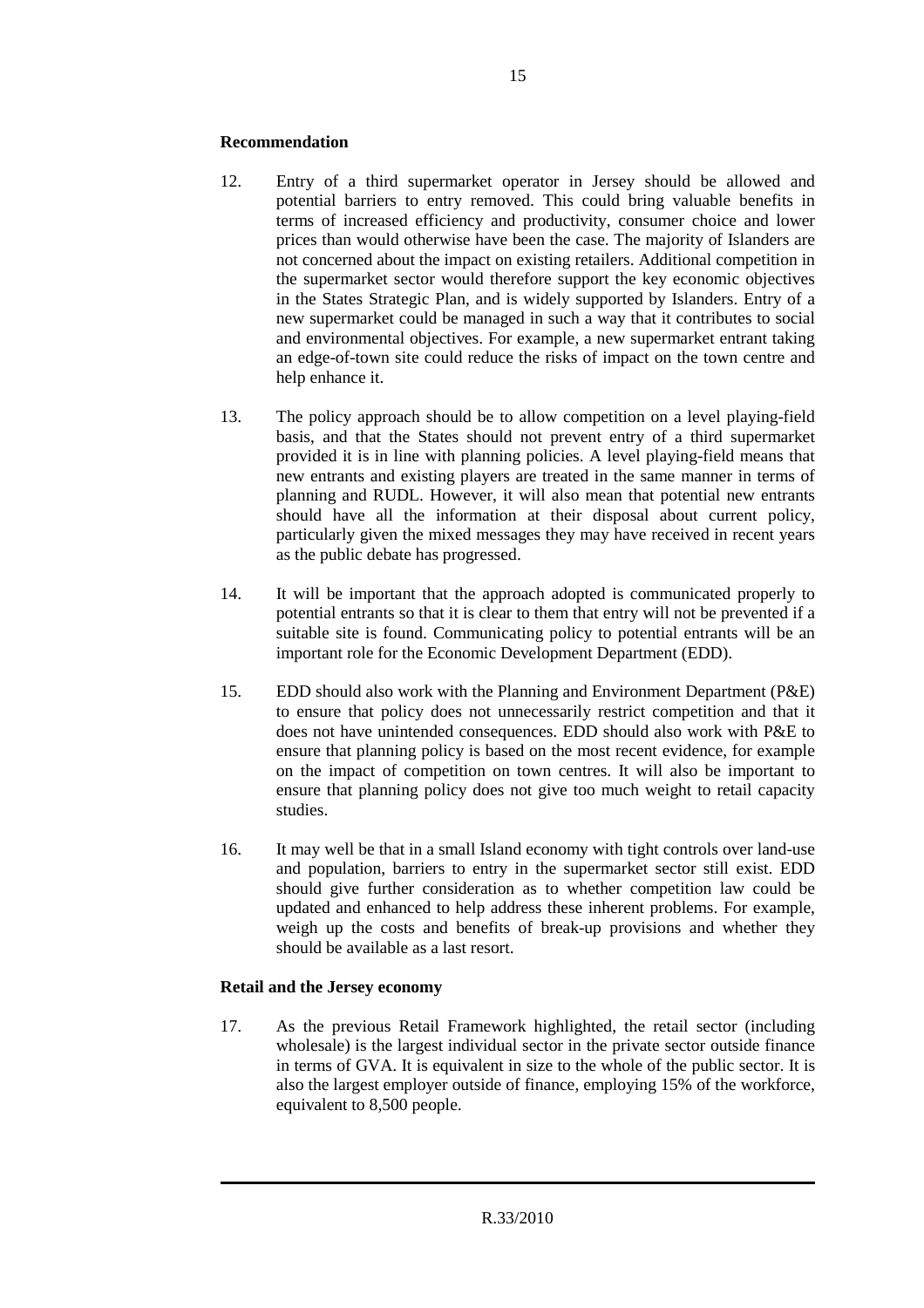- 18. If Jersey is to be successful in achieving its economic objectives, then the retail sector must play its part. The States' Strategic Plan for 2009–2014 sets out its key economic objectives as –
	- (i) Support the Island community through the economic downturn.
	- (ii) Maintain a strong, environmentally sustainable and diverse economy.
- 19. Objective (i) is largely about using the Stabilisation Fund to support jobs and businesses in the local economy through the downturn. Entry of a third supermarket could be consistent with this objective if it occurred in a timely manner. It would initially create additional jobs and, if it leads to new development this would act as economic stimulus, but rather than taxpayers' money it would come from the investment of the supermarket involved. In the medium-term the impact would be in line with objective (ii).
- 20. One of the key requirements for objective (ii) is that "sustaining and growing Jersey's economy must be delivered through sound public finances and increased productivity, not at the expense of excessive population growth or inflation". The Plan states that this means –
	- Lay the foundations for a genuinely diverse economy.
	- Further develop Jersey's careers, jobs and employment services to maximise opportunities for all Jersey residents.
	- Continue work to diversify the economy, support new and existing businesses, attract low footprint/high value business from elsewhere and foster innovation.
	- Work to maintain low inflation in the Island.
	- Test economic growth plans for sustainability to ensure they do not diminish our natural capital.
	- Show the world that economic and environmental success can work together.
- 21. The link between economic growth, environmental sustainability and diversification is productivity. Improved productivity means that we use the resources we have at our disposal more efficiently in terms of land use, people and energy and thereby fostering economic growth. The drivers of productivity are skills development, investment, innovation, enterprise and competition, all supported by macroeconomic stability.
- 22. Entry of a third supermarket should support all the drivers of productivity and therefore is consistent with the second economic objective of the Strategic Plan. This is because –
	- The more competitive environment generated by the new entrant will encourage it and its competitors to invest in the development of the skills of their workforce.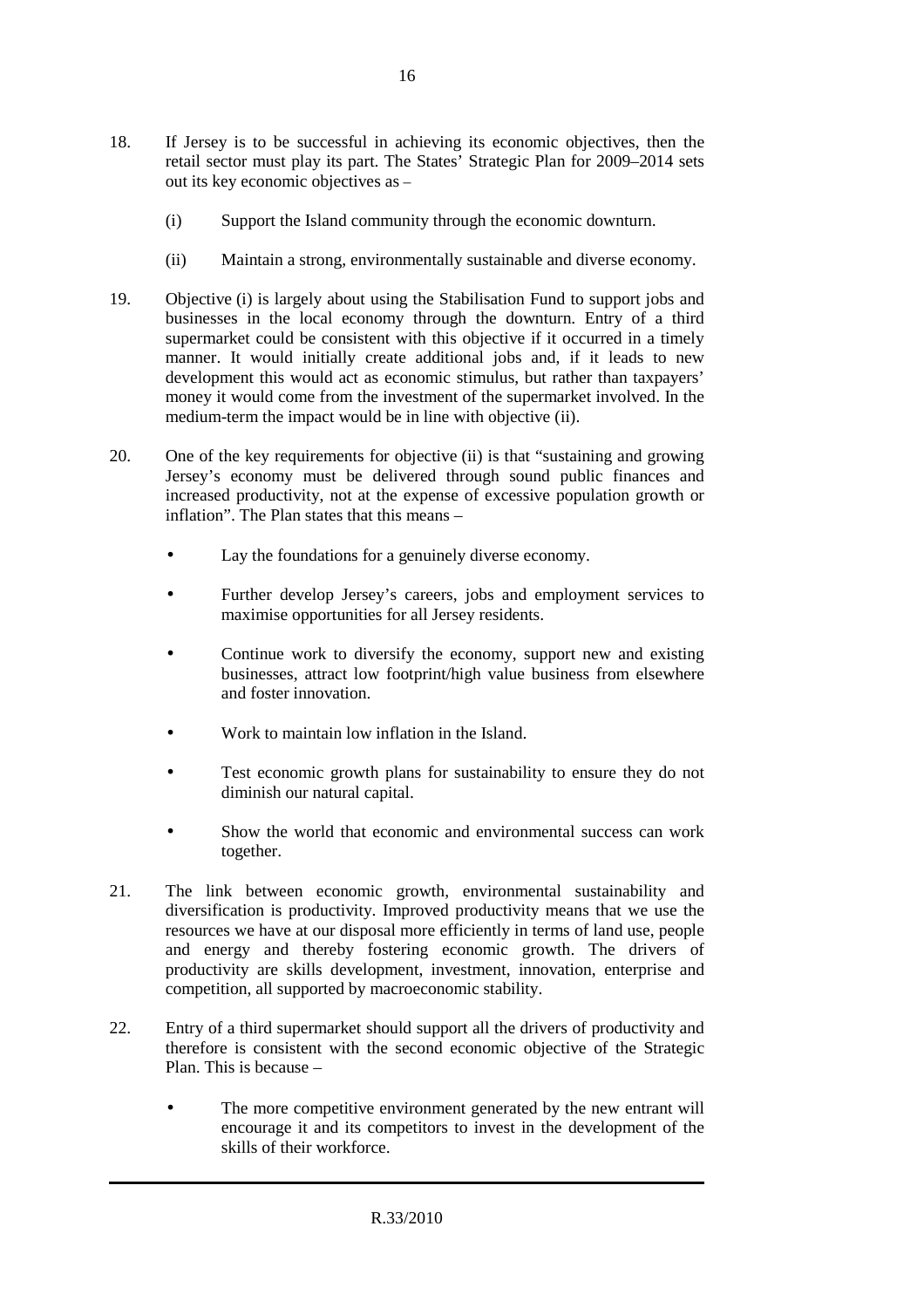- The entry of a new operator will bring with it additional investment and the competition it will bring will spur greater investment and innovation as firms compete to improve efficiency.
- The supermarket sector in Jersey is a highly concentrated market and entry of a third player will be an important improvement in competition.
- The extra competition will mean that prices will be lower than would otherwise have been the case and this will support low inflation and macroeconomic stability.
- 23. The dynamics of competition can be an important determinant of productivity growth. Foster, Haltiwanger and Krizan (2002) point out that there is a growing body of empirical literature that shows a substantial fraction of aggregate productivity growth is associated with the reallocation of resources from less productive to more productive firms. "Moreover, entry and exit of establishments play an important role in this reallocation". Their paper looks at the case of the US retail sector and concludes that "virtually all of the productivity growth in the US retail trade sector over the 1990s is accounted for by more productive entering establishments displacing much less productive exiting establishments".
- 24. Similar results are found by Baldwin and Gu in their study of the Canadian retail sector. They consider the relationship between the churn of firms (i.e. the competitive process) and productivity growth. They conclude that "most of the productivity growth in the Canadian retail sector can be attributed to firm turnover and the competitive process that shifts output and input from exiting firms and contracting incumbents to more productive entering firms and more productive growing incumbents". They also find that foreign controlled firms make a disproportionately large contribution to productivity growth.
- 25. Productivity improvements can also be brought about through a change in the structure of the economy. That is, if resources flow from low value added activity to higher value added activity economic growth will occur with the same amount of resources. This type of change in the economy can also support diversification through the new higher value activity. The chart below shows that retail and wholesale activity is actually a low value added activity. Additional competition will bring greater efficiency and this means in the medium-term that any given level of consumer demand in the Island can be met with fewer resources (land and people) than would other wise have been the case.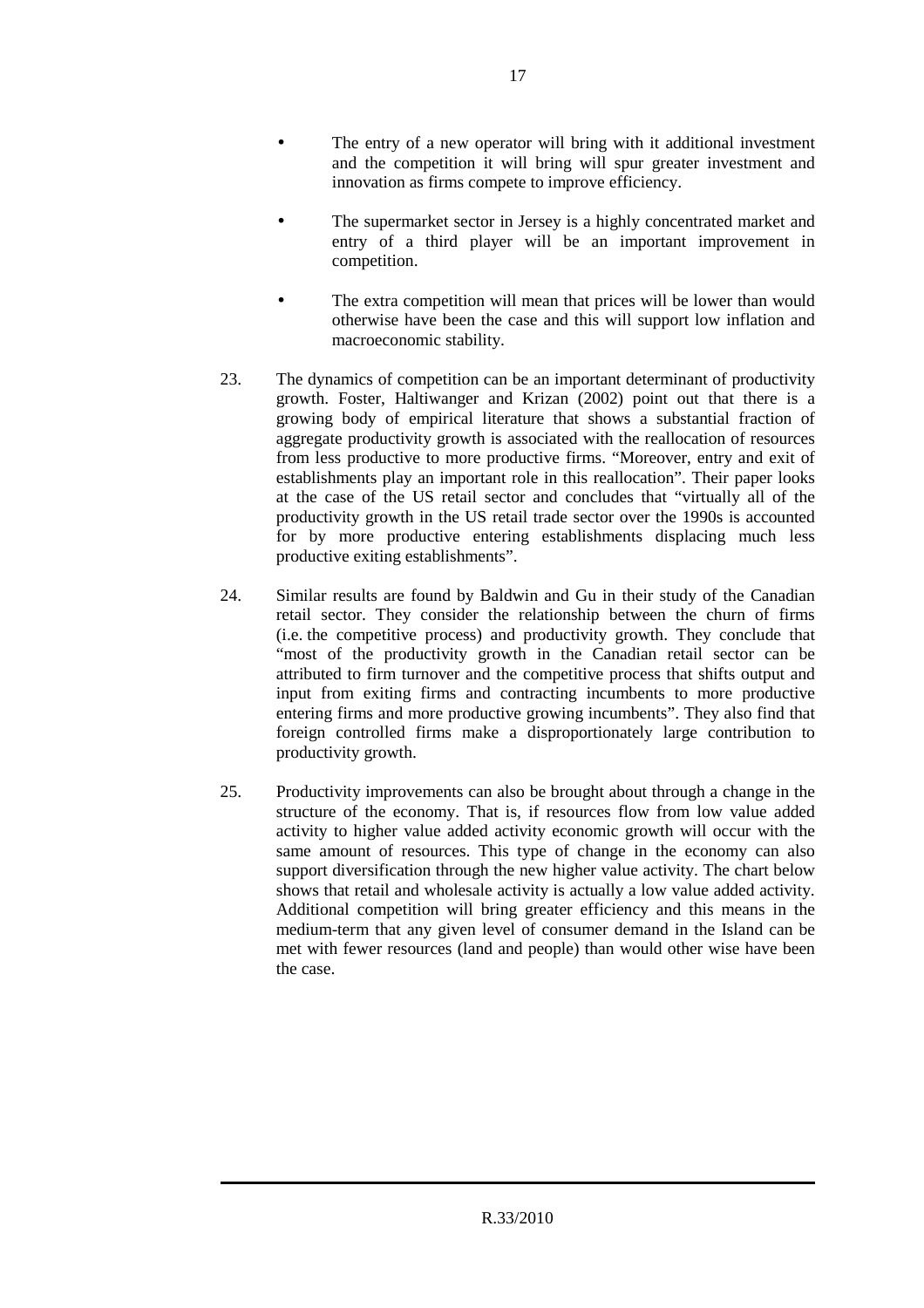

**Chart 1: GVA per FTE breakdown by sector**  2007 GVA per FTE excluding sole traders, profits include rent

Source: States of Jersey Statistics Unit

26. The chart below shows that the retail and wholesale sector also employs a high number of non-locally qualified staff. In June 2009 it was the third largest employer of non-locals with 1,100 and the fourth largest in terms of the proportion of total staff.



**Chart 2: Employment of non-locals by sector**  Number and as proportion of total employment, June 2009

Source: States of Jersey Statistics Unit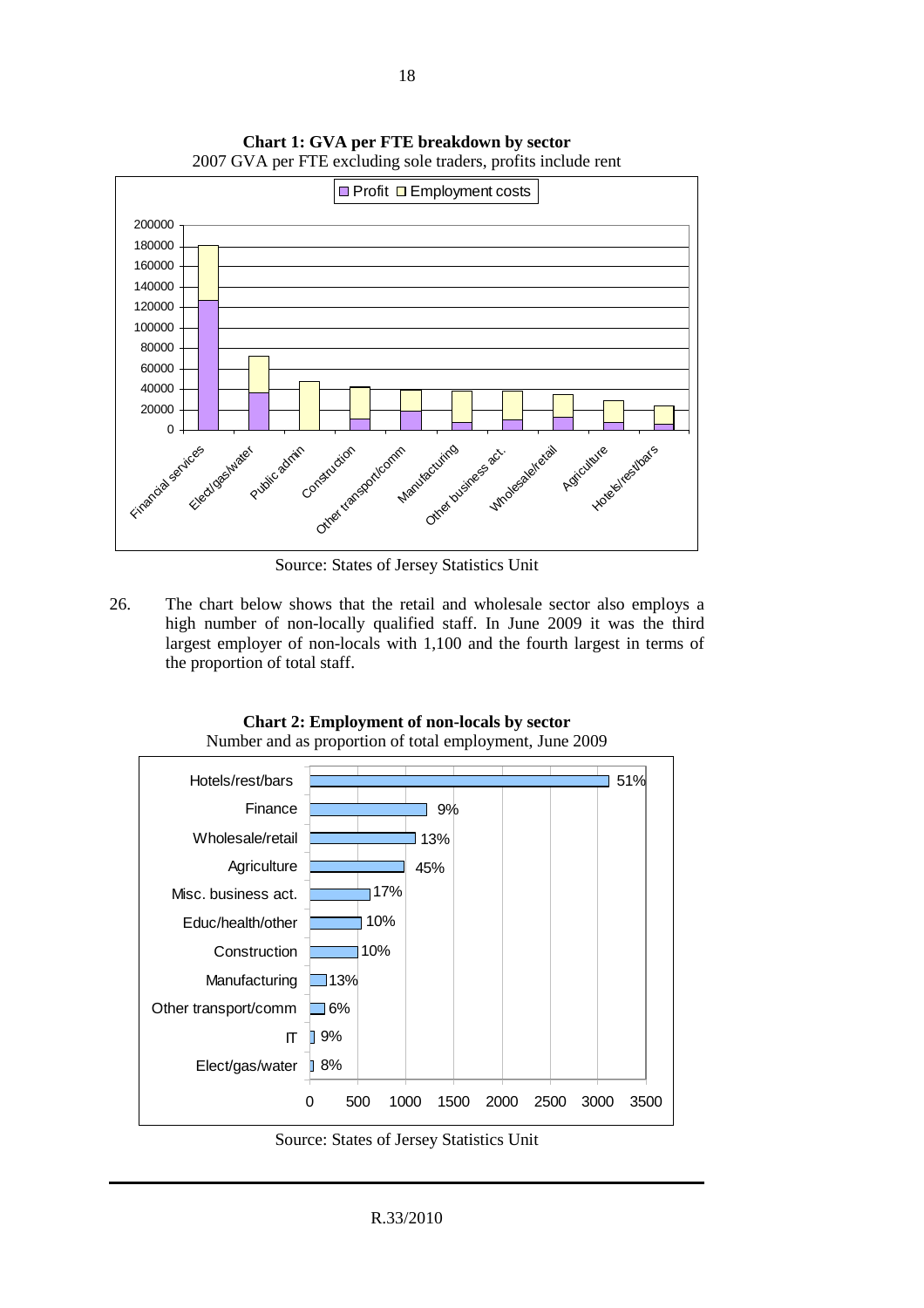- 27. Charts 1 and 2 illustrate that entry of a third supermarket could also support productivity improvements and diversification. In the medium-term, a more efficient retail sector will require fewer people to meet a given level of demand. This will reduce the dependence of the sector on non-local labour and facilitate productivity improvements and diversification. Growth can be supported if resources diffuse from low value activity into higher value activity. Average GVA/FTE in the Jersey economy is nearly double that of retail/wholesale, while GVA/FTE in the finance sector is five times that in retail/wholesale.
- 28. Planning policy also needs to be conducive to retail productivity improvements. Lower UK retail productivity is seen as one of the contributing factors to the overall 'productivity gap' between the UK and US economies. Haskel and Sadun (2009) examine the reduction in UK retail productivity growth between 1997 and 2003. In 1996 there was a change in retail planning regulations in the UK which made it much harder for retailers to build large out-of-town stores and supported inner town development. This brought a marked change in the strategy of UK supermarket chains toward new stores from opening 'big box' stores out of town to focusing on new inner town small shops. Their results show that the fall in shop sizes is associated with lower productivity and they conclude that they 'suggest a robust correlation between average store size and retailers measured productivity'.
- 29. Similarly, evidence from the US Census of Retail Trade shows that large retailers operating chains are much more efficient than retailers operating a single store. The higher efficiency of the bigger retailers reflects economies of scale and use of better technology.
- 30. The next section considers the impact of large supermarkets on small shops and includes an objective review of the evidence base. It is important first to distinguish between the impact on the small business sector and that of small retailers. Sobel and Dean look at the case in the US where the impact of Wal-Mart has been hotly debated. They point out that it is important to look at the impact of Wal-Mart on the small business sector as a whole. The 'recycling of productive resources into new areas' is precisely the process through which economic efficiency can increase. They also point out that the money consumers save on their general purchases because of Wal-Mart's lower prices is extra money that can be spent on other goods and services, some of which will be spent on goods and services produced by local small businesses. After examining a range of different measures of small business activity using different econometric techniques, they conclude that there is no evidence for the claim that Wal-Mart has shrunk the size of the small business sector in the US economy. They also find no evidence that good small businesses are replaced by worse small businesses that generate less income for their owners.
- 31. In a small Island economy like Jersey, the fact that supermarket entry could create opportunities for small businesses is particularly important. With a fixed amount of land and labour at our disposal, improvements in retail efficiency can create 'the space' for new small businesses to grow and expand. This is consistent with productivity growth and the Island's wider economic objectives.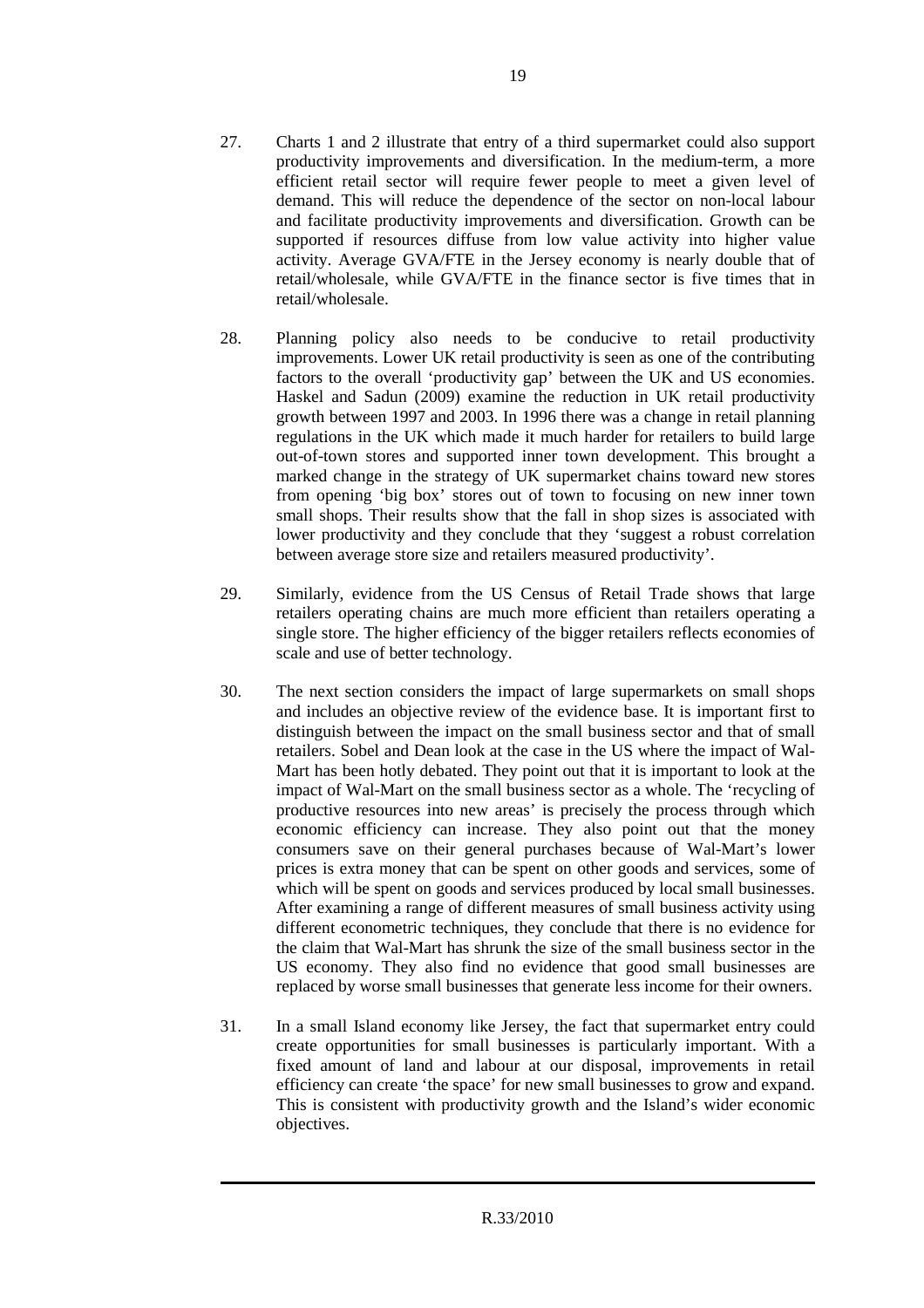#### **The impact on small shops**

- 32. An often cited concern about the entry of a third supermarket into the Jersey retail market is the decline in the number of small or independent shops in the UK over the last 30–40 years. The New Economics Foundation (NEF) has chronicled this decline in its reports: *Ghost Town Britain* and *Ghost Town Britain II*. They have illustrated that the decline in small shops has coincided with the rise in the number of supermarkets. However, correlation does not prove causation and there is no detailed research to support the hypothesized link. Friends of the Earth echo NEF's views in their briefing paper: *Good neighbours?* Community impacts of supermarkets but also provide little evidence for their assertions.
- 33. The UK Competition Commission undertook more detailed analysis in its 2008 investigation and reached similar conclusions in terms of the trends in convenience store numbers. They observe the long-term decline in the number of specialist stores since the 1950s. However, they also find that the number of convenience stores has not declined in recent years and that this contradicts the widely-held belief that there is broad-based decline in the number of convenience stores in the UK, although this may reflect the trends experienced within the non-affiliated independent part of the convenience store sector. Their overall conclusion is that:

*"The moderate growth in convenience store numbers, and the more significant growth in convenience store revenues that we observed, indicates that any distortion in competition between large grocery retailers and other convenience store operators, is not causing a broad-based decline in convenience store numbers or revenues, including the number or revenues of independent non-affiliated and symbol group convenience stores."* 

- 34. While the conclusions of the Competition Commission on the long-term trends may not be that dissimilar to that of NEF, their conclusions about the impact of large grocery retailer store entry on smaller convenience stores and specialist stores are quite different. Over the period 1999 to 2006, entry by a new large grocery store was found on average to result in a reduction in the number of greengrocers and trading markets and an increase in the number of bakers in subsequent years. However, there were no systematic identifiable impacts on the number of butchers, convenience stores, delicatessens, fishmongers, health-food shops and off-licences.
- 35. It does not therefore follow that preventing entry of a large convenience store will protect smaller stores. The UK planning system was reformed in 1996 with the explicit aim to protect the vitality of town centres from the supposed draining effects of large out-of-town retail stores. Raffaella Sadun from the Centre for Economic Performance at the London School of Economics shows in her paper that these entry regulations have been associated with "greater employment declines in the independent stores they were meant to protect". The reason the author concludes is that when larger retail chains are prevented from entering a new area with a large store, they instead enter using a smaller in-town format which competes more directly with independent stores.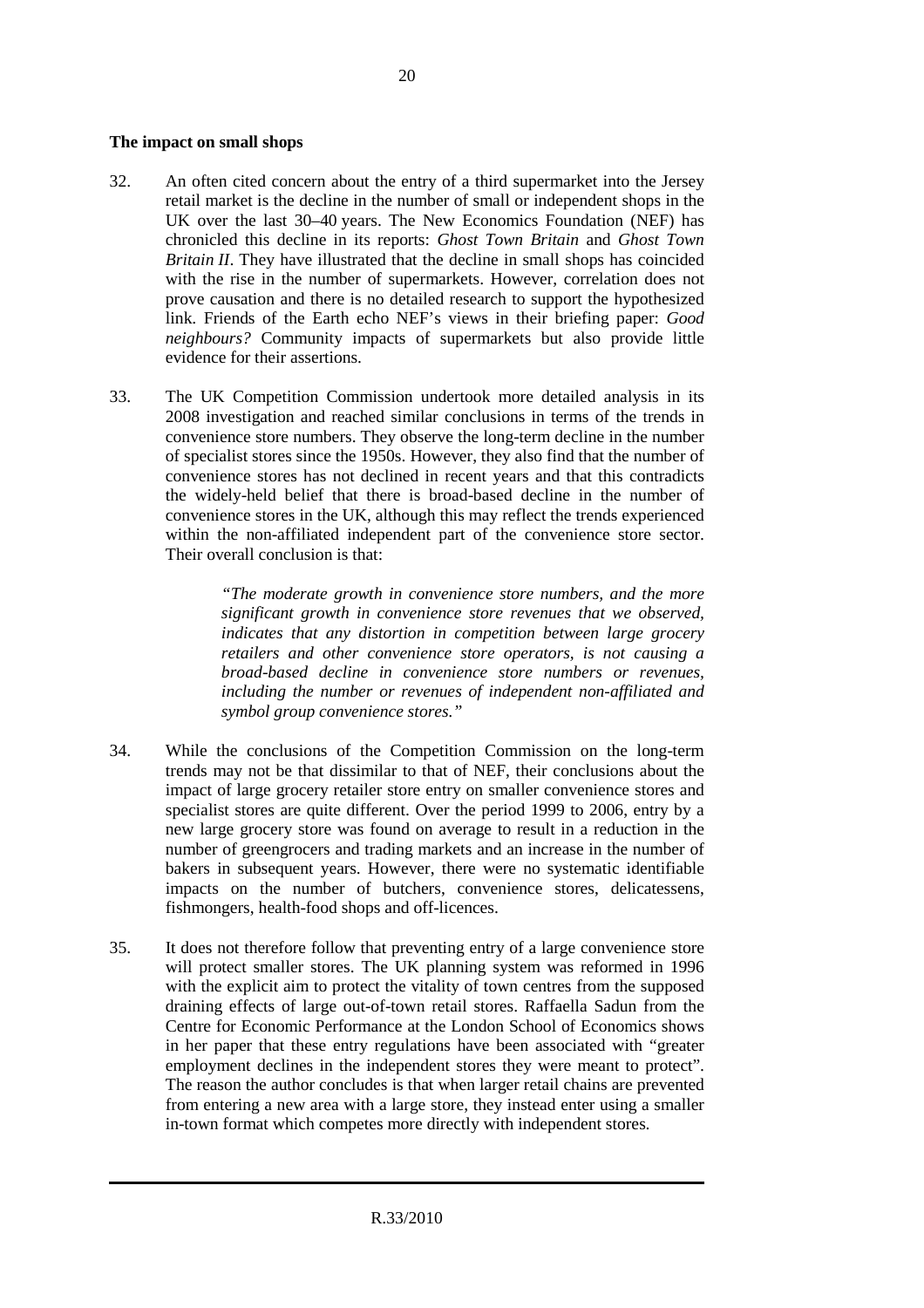36. The House of Commons All-Parliamentary Small Shops Group reported in 2005 on *High Street Britain: 2015*. Their concern was that by 2015 many small shops across the UK will have ceased trading with few independent businesses taking their place. This loss could damage the UK socially, economically and environmentally. They made a string of recommendations on mergers and takeovers, regulation, codes of practice, requirement for local authorities to adopt a retail strategy and delegating greater decision-making power to people locally. Their report predated some of the key pieces of work outlined in this paper and in particular did not make any recommendation regarding preventing competition in concentrated markets like that in Jersey. In fact their concern was in the opposite direction:

> *"Growth in the number of sites occupied by the "Big Four" has resulted in the emergence of monopolies and duopolies in specific regions across the UK. Data from CACI illustrates that Tesco holds incredibly dominant market shares in Inverness (51%), Milton Keynes (50%), Twickenham (47%), Southall (47%) and Hemel Hempstead (46%). In such areas 'voting with their purse' is not always a viable option, due to the lack of alternative offers".*

- 37. A paper which is often quoted is that from 1998 by the Department of the Environment, Transport and the Regions, entitled: *The impact of large food stores on market towns and district centres*. The study comprises of a literature review of earlier research, a classification of market towns and district centres, a comprehensive survey of all the major food store operators and detailed studies of 9 market towns and district centres. The conclusions were that large food stores in edge-of-centre and out-of-centre locations can, and have had, a large adverse impact on the principal food retailers and the market share of the town centre convenience sector as a whole. The level, and consequences, of impact will vary depending on the particular local circumstances of the centre concerned.
- 38. However, the conclusions from the DETR paper need to be treated with caution and have not been universally accepted. Professor Neil Wrigley from Southampton University in his 2006 paper notes 3 things about the conclusions of the DETR report and in particular with the conclusions about the impact of edge-of-centre stores. First, the extremely limited empirical evidence from which they are derived. Second, that the subsequent view of many academics was that the report tended to considerable 'ambiguity in detail'. Thirdly, the over-generalized way the headline findings were reported and subsequently used.
- 39. Wrigley believes that many academics have suggested that the only reasonable way to interpret the 'slender and ambiguous' DETR findings on edge-of-centre food stores is to conclude that they 'left in dispute' whether they enhance the attractiveness of town centres, compete with existing facilities or are completely neutral. Under these circumstances Wrigley advises that attention should be paid to what the range of more recent studies have shown. His view is that 'there is now considerable academic agreement with the proposition that food retail provision – in particular the quality of supermarket provision – is vital to both the maintenance and enhancement of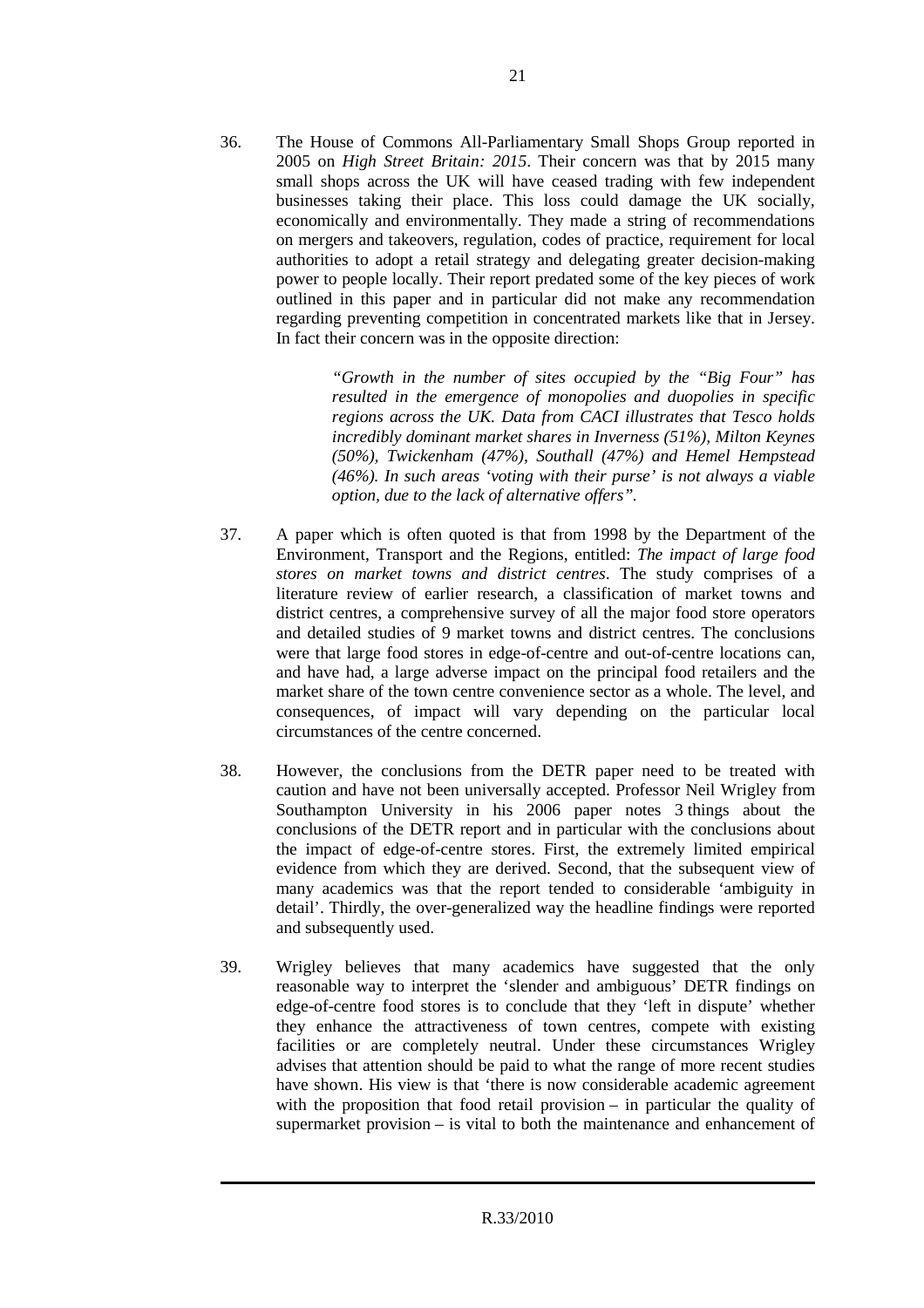the role of small towns, district centres and rural market towns in servicing their hinterlands'.

- 40. DEFRA, in their 2006 paper on grocery retailing, note that the retail revolution since the 1950s which has encompassed the rise of multiple supermarkets and the decline of independent stores has been underpinned by socio-economic trends on the demand side –
	- busy consumer lifestyles, with rising incomes;
	- an increase in household numbers and women working:
	- wider car ownership and the falling cost of car travel;
	- wider ownership of fridge-freezers.
- 41. This illustrates well that there have been a whole host of factors combining to impact on the retail sector in the UK and to just focus on one issue – the increase in multiple supermarkets – is not looking at the full picture.

#### **The need for extra competition**

- 42. Another argument often put forward against the case for a third supermarket is that there is no need for additional competition in Jersey as there is already enough competition between the existing players. The Competition Commission makes it clear in its report that where there are barriers to entry, the extent of local market concentration indicates the degree of competition between grocery retailers.
- 43. Market concentration is determined by the number of competitors in the market and the relative size of those competitors. The Competition Commission uses 2 distinct measures to assess local markets in the UK: retailers' share of groceries sales area as a proxy for share of sales and the number of competing fascias. A retailer that has a high market share is more likely to benefit from market power and the greater the number of fascias, the greater the number of alternatives to which consumers can switch. The Commission point out that where a grocery store faces zero, one or 2 competitors (i.e. monopoly, duopoly or triopoly stores) and the retailer operating that store has a high market share, that retailer is likely to face little or no competitive constraint in that market.
- 44. In Jersey the large supermarket sector scores poorly in terms of both the number of competing operators  $-2$  (Sandpiper and Co-op) and the fact that they both have large market shares. The Competition Commission concludes that consumers are adversely affected by local markets being highly concentrated. Weak competition in local markets allows a grocery retailer to worsen the store-specific retail offer and earn higher profit margins. Their estimate is that the effect of weak local competition is to allow larger grocery retailers to earn an additional 3% of annual profits each year.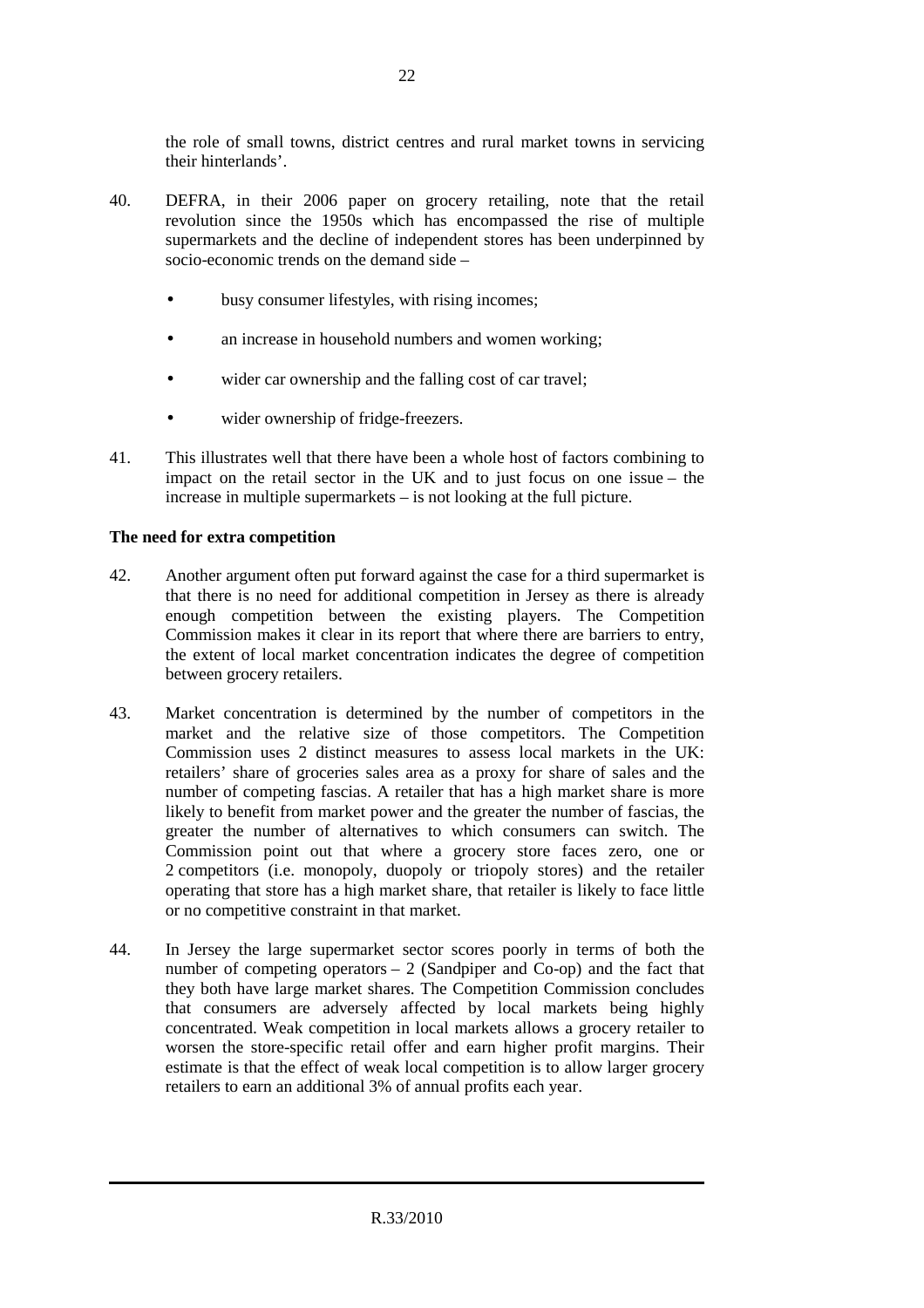45. In terms of the grocery sector (excluding smaller convenience stores) the Jersey market appears significantly more concentrated than the UK. As the chart below shows, the big 4 supermarkets in the UK (Tesco, Asda, Sainsbury's and Morrisons) account for nearly three-quarters of the market in the UK. In Jersey there are only 2 supermarket operators – Co-op and Sandpiper – which means by definition their market share is actually 100%.



**Chart 3: Supermarket market shares**  % of grocery market excluding small stores

Source: DETR/TNS, Sandpiper/Co-op

46. Jersey not only has a high degree of concentration relative to the UK but also with the rest of Europe. The chart below shows that outside of the Nordic countries the UK has one of the most concentrated markets in the EU and Jersey has an even more concentrated market than the UK.



**Chart 4: Share of largest retailers in grocery markets**  % of share of top 3 firms

R.33/2010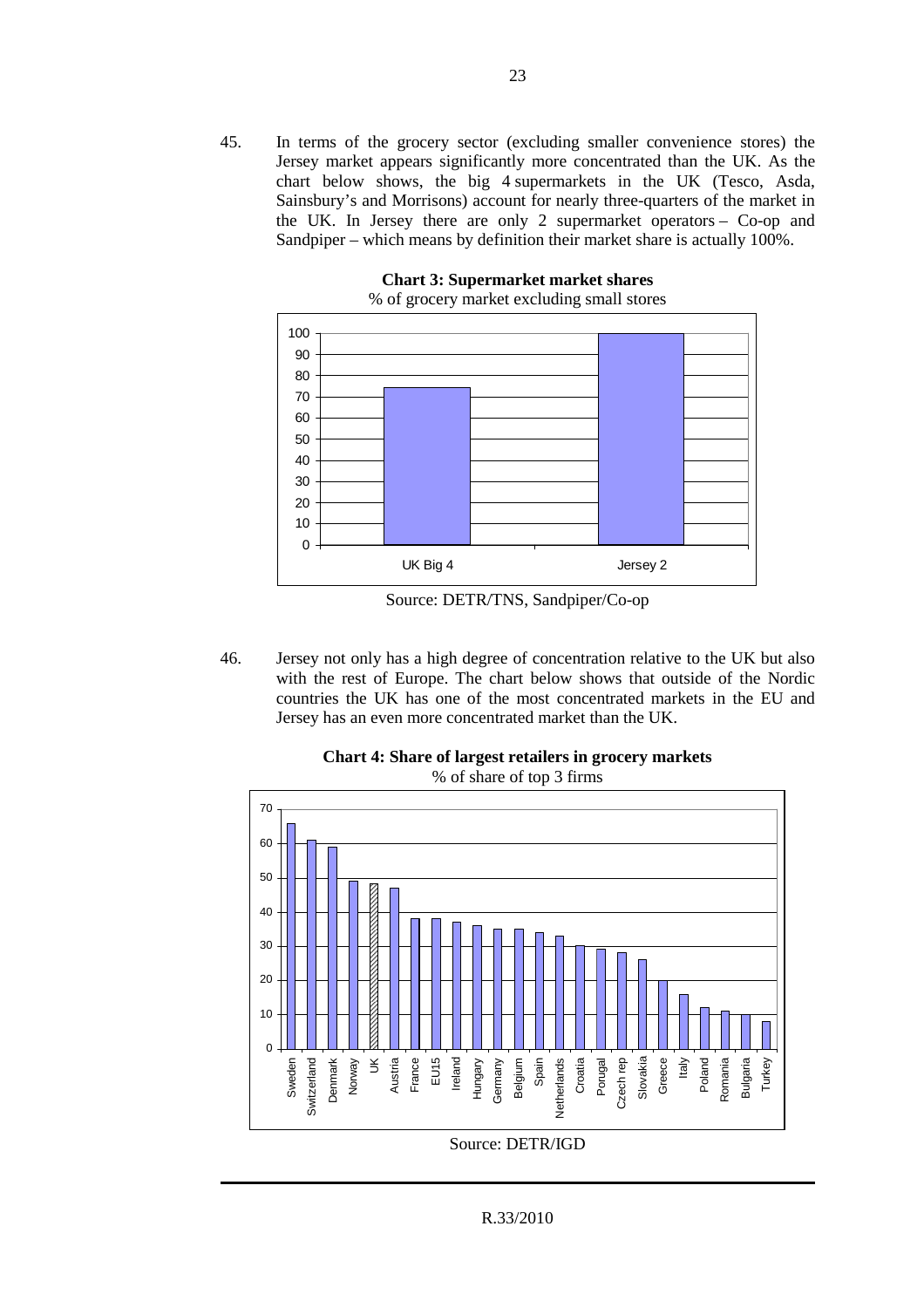47. A recent report by the French Competition Authority – Autorité de la concurrence – has examined why there are significant discrepancies between the price of consumer goods in mainland France and the overseas departments (DOM) – Guadeloupe, Martinique, Guyana and Reunion. One of their key findings was that the food retail sector in the DOM is insufficiently competitive due to barriers to entry (including scarcity and high price of commercial real estate) and that the concentration level is high, with some groups having markets shares in excess of 40%. One of their recommendations is to revitalise competition by removing barriers to entry and by improving consumer information (as well as curbing anti-competitive practices).

#### **Jersey is small**

- 48. It might be thought that Jersey is too small to sustain competition between 3 supermarket chains. However, the evidence again from the Competition Commission suggests that this is not the case. They recognise that the population in the catchment area will be an important determining factor as to whether a local market can support entry. The detailed analysis they undertake suggests that the minimum threshold for 3 competing stores is a population of 45,000 within a 20 minute drive-time.
- 49. The Commission also quotes a number of examples of towns in the UK where the population within a 20 minute drive-time is significantly less than the thresholds they set out for competition between 2 and 3 stores –
	- Galashiels with a population 31,000 within a 20 minute drive-time supports 3 large stores.
	- Fakenham has a population of 35,300 within a 20 minute drive-time and supports 2 large stores.
	- Newtown has a population of 23,500 within a 20 minute drive-time and has 2 large stores.
	- Berwick-upon-Tweed with a population of 24,500 in a 20 minute drive-time supports 3 large stores with plans to open a fourth.
- 50. In Jersey, average household expenditure on food and non-alcoholic drinks is nearly 50% greater than in the UK (see chart below) and therefore significantly greater than estimates of the difference in prices. This suggests that in Jersey a smaller number of people could be required to support any given number of stores relative to the case in the UK.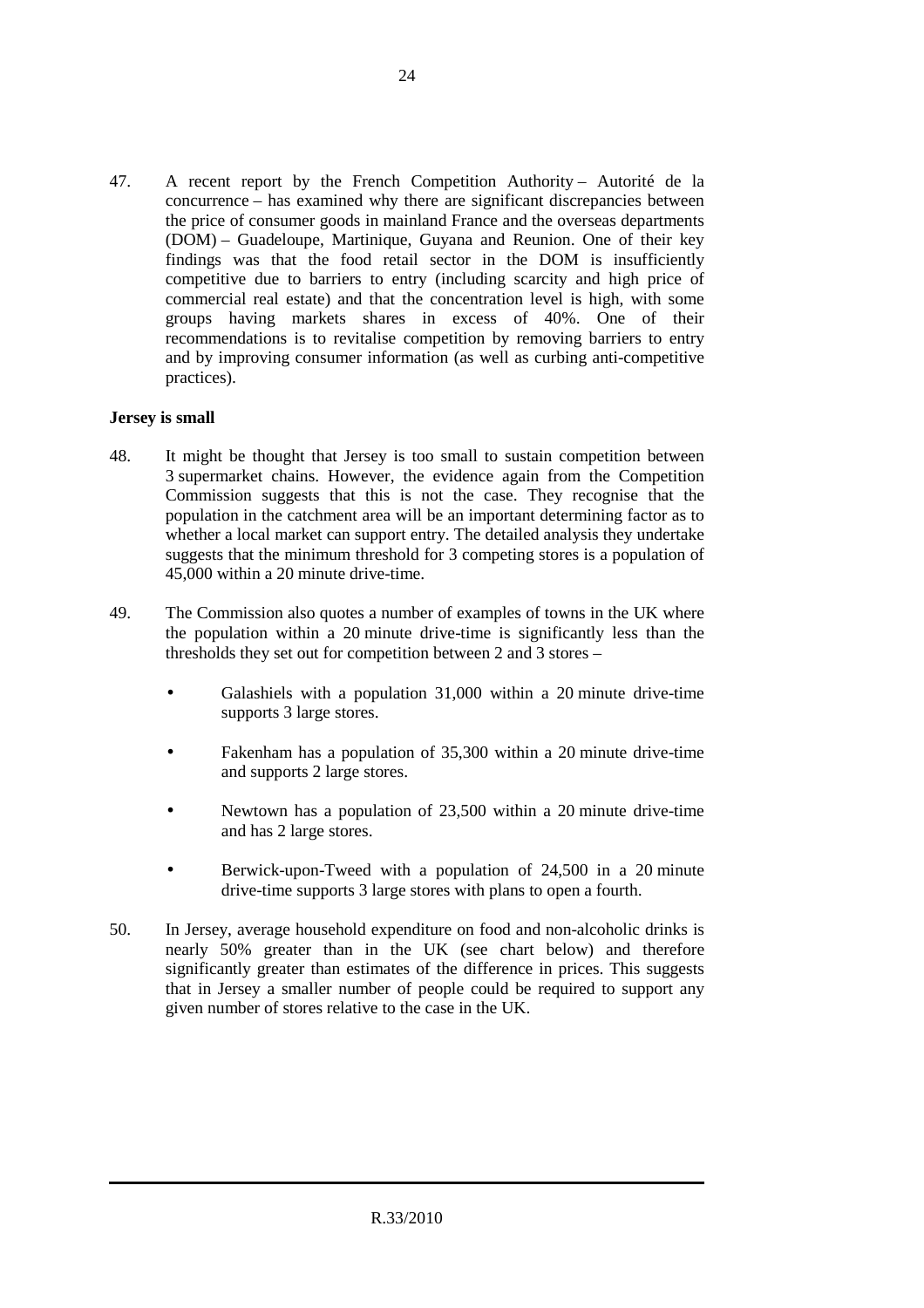

**Chart 5: Household expenditure on food and non-alcoholic drinks**  average weekly household spending in 2004/5, £s

Source: States of Jersey Statistics Unit

### **The impact of discount stores**

- 51. The Competition Commission also examined the impact of entry of new stores on the revenue of incumbent stores. Where a revenue effect was identified this indicates that fascias may be a substitute for each other. Their analysis is summarised in the table below and shows that in most cases the entry by new Asda, Morrisons, Sainsbury's, Tesco and Waitrose stores has a negative effect on the revenue of the incumbent stores of these 5 names.
- 52. With respect to the discount chains such as Lidl and Aldi, there is very little evidence that entry by one of these supermarkets impacts on other grocery stores.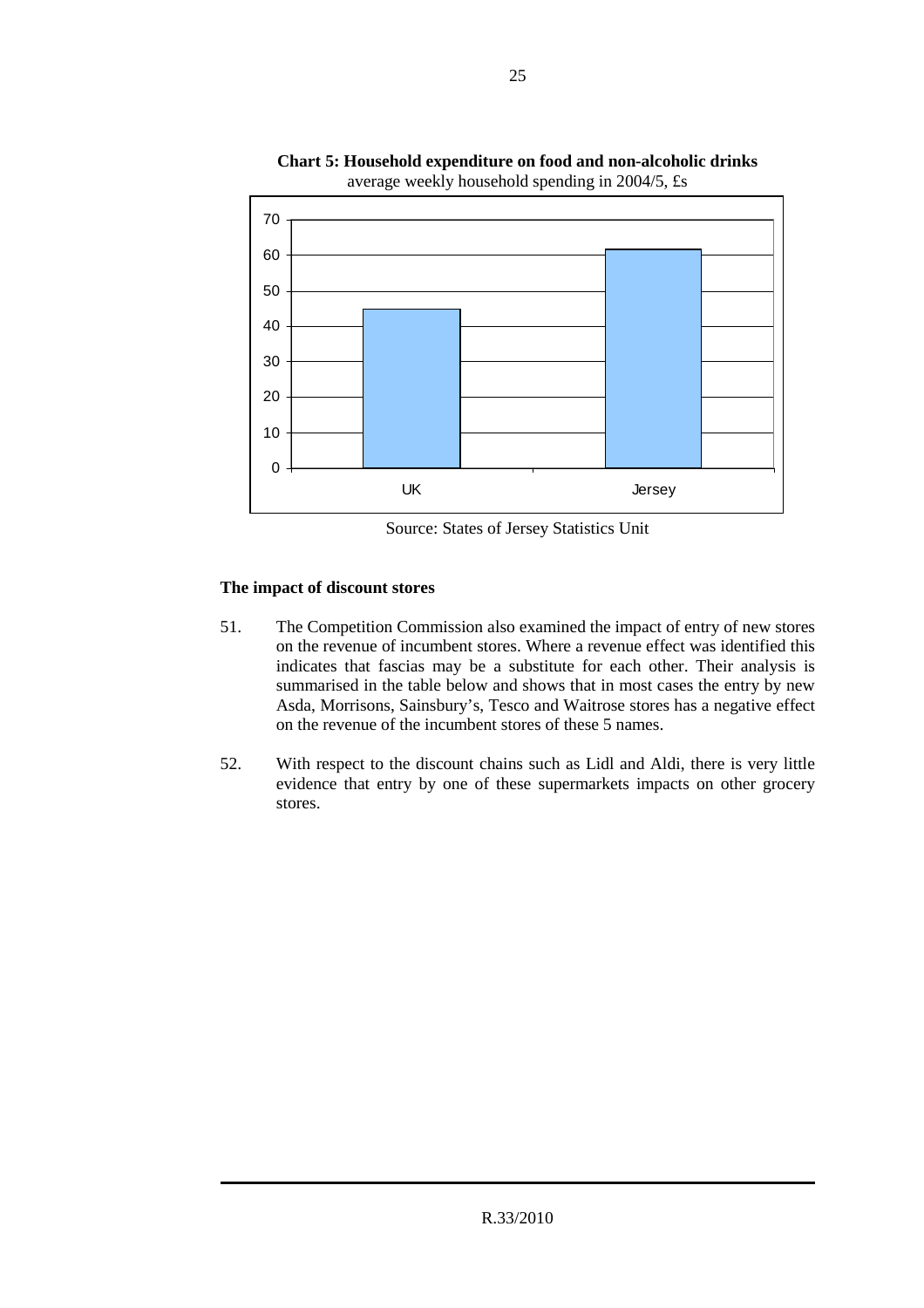| Incumbent        | <b>Entrant</b> | <b>Incumbent</b>      | <b>Entrant</b>  | <b>Incumbent</b> | <b>Entrant</b>  |
|------------------|----------------|-----------------------|-----------------|------------------|-----------------|
|                  |                |                       |                 |                  |                 |
| Asda             | Tesco          | Waitrose              | Sainsbury's     | Lidl             | Aldi            |
|                  | Morrisons*     |                       | Asda            |                  | Asda            |
|                  | $M&S^*$        |                       | Tesco           |                  |                 |
|                  |                |                       |                 | <b>Netto</b>     | Regional Co-op* |
| <b>Morrisons</b> | Sainsbury's*   | M&S                   | Asda            |                  | Asda            |
|                  | Tesco          |                       |                 |                  | Lidl            |
|                  |                |                       |                 |                  |                 |
| <b>Tesco</b>     | Regional Co-op | <b>Somerfield</b>     | Tesco           | Aldi             | Lidl            |
|                  | Waitrose       |                       |                 |                  |                 |
|                  | Sainsbury's    |                       |                 |                  |                 |
|                  | Asda           |                       |                 |                  |                 |
|                  | $M&S*$         | <b>CGL</b>            | Tesco           |                  |                 |
|                  |                |                       |                 |                  |                 |
| Sainsbury's      | Tesco          | <b>Regional Co-op</b> | Asda            |                  |                 |
|                  | Asda           |                       | Sainsbury's     |                  |                 |
|                  | Waitrose*      |                       | Tesco           |                  |                 |
|                  | Morrisons*     |                       |                 |                  |                 |
|                  | M&S            | <b>Iceland</b>        | Asda            |                  |                 |
|                  | Lidl           |                       | Regional Co-op* |                  |                 |

**Table 1: Rank of significant entry effects on incumbent fascias** 

\*The effect is statistically weak.

#### Source: Competition Commission

53. These findings are echoed to a certain degree by research on the operation of discounters and supermarkets in Germany by Cleeren *et al*. They study intraand inter-format competition between discounters and supermarkets in Germany. Evidence is found of intense competition within both the supermarket and discounter format, although competition is much greater between supermarkets. They state "perhaps most importantly, discounters only start to affect the profitability of conventional supermarkets from the third entrant onwards". The authors feel that this may explain why many retailers add a discount chain to their business – early entrants may benefit from the growth of the discount segment without cannibalising the profits of the more conventional supermarkets.

# **Capacity studies**

54. The previous Retail Framework highlighted some of the problems with capacity studies. In particular, that they are based on estimates of expenditure and floor space which are used to calculate sales densities, which in turn are compared against benchmark densities. There is therefore scope for a wide margin of error in both the numerator and denominator in the sales density calculation and the comparator benchmark, which means overall there is a large margin of error in the overall capacity analysis.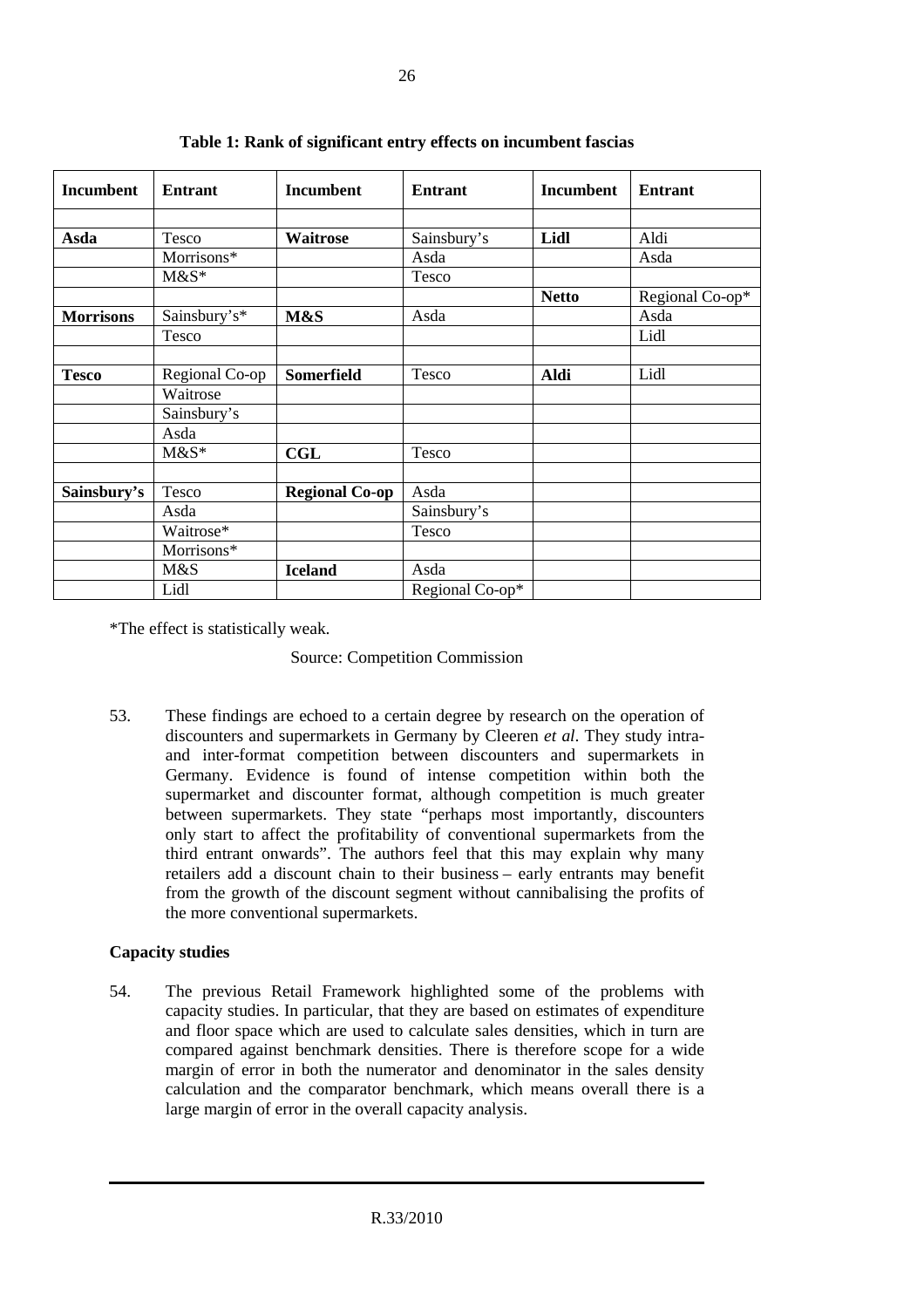- 55. The problems with such studies go beyond the scale of the margin of error. From an economic perspective, such studies are partial and do not give consideration to material issues such as the structure of the market, efficiency, productivity, consumer choice and prices. For example, the same sales density figure could be delivered by 20 individual retailers or one monopolist, but they would be treated the same in a capacity study. Similarly, the sales could be charged at very high prices or very low prices or could be delivered using vastly different numbers of people, none of which would be distinguishable from a capacity study.
- 56. The DTZ study published last year is exactly this type of analysis and DTZ make it clear that it is "not a study of retail competition, on Jersey, and does not consider retail prices or the number of foodstore operators on the Island; since those are not material land use planning matters". For these reasons, while such analysis may be helpful in planning terms, it is not sufficient for informing policy for what is a large share of the Jersey economy.
- 57. DTZ do conclude that in quantitative terms there will be no need for any more large food stores in the Island in addition to the existing stores for the foreseeable future, but that there is a qualitative need for about 2 deep discount supermarkets. From an economic perspective this conclusion is partial at best, as it fails to take account of wider issues in the large food stores in terms of the structure of the market, competition, price and consumer choice.
- 58. The Competition Authority in Ireland have similar concerns over capacity studies. Their concern was that planning authorities required retail impact assessments which included an estimate of how much trade would be diverted from existing retail centres by proposed new retail development. The Competition Authority points out that –

*"The possibility of losing turnover to new retailers is what drives retailers to provide maximum value and service to consumers. This is the essence of competition. When this possibility is removed, as is the case when trade diversion explicitly informs the decision making process of planning authorities, the established retailer is given the market power to charge higher prices than might otherwise be the case."* 

- 59. The recommendation was that planning authorities reduce the level of importance they place on trade diversion when considering retail impact assessments.
- 60. Economic research from around the world has shown that entry of new firms and exit of older firms is an important contributor to productivity growth. New firms can bring higher productivity, new investment and better organisation and compete with and replace firms that have lower productivity. Capacity studies pay little attention to this important dynamic driver of productivity and that policy based purely on such considerations will not be consistent with the wider economic policy objectives of improved productivity.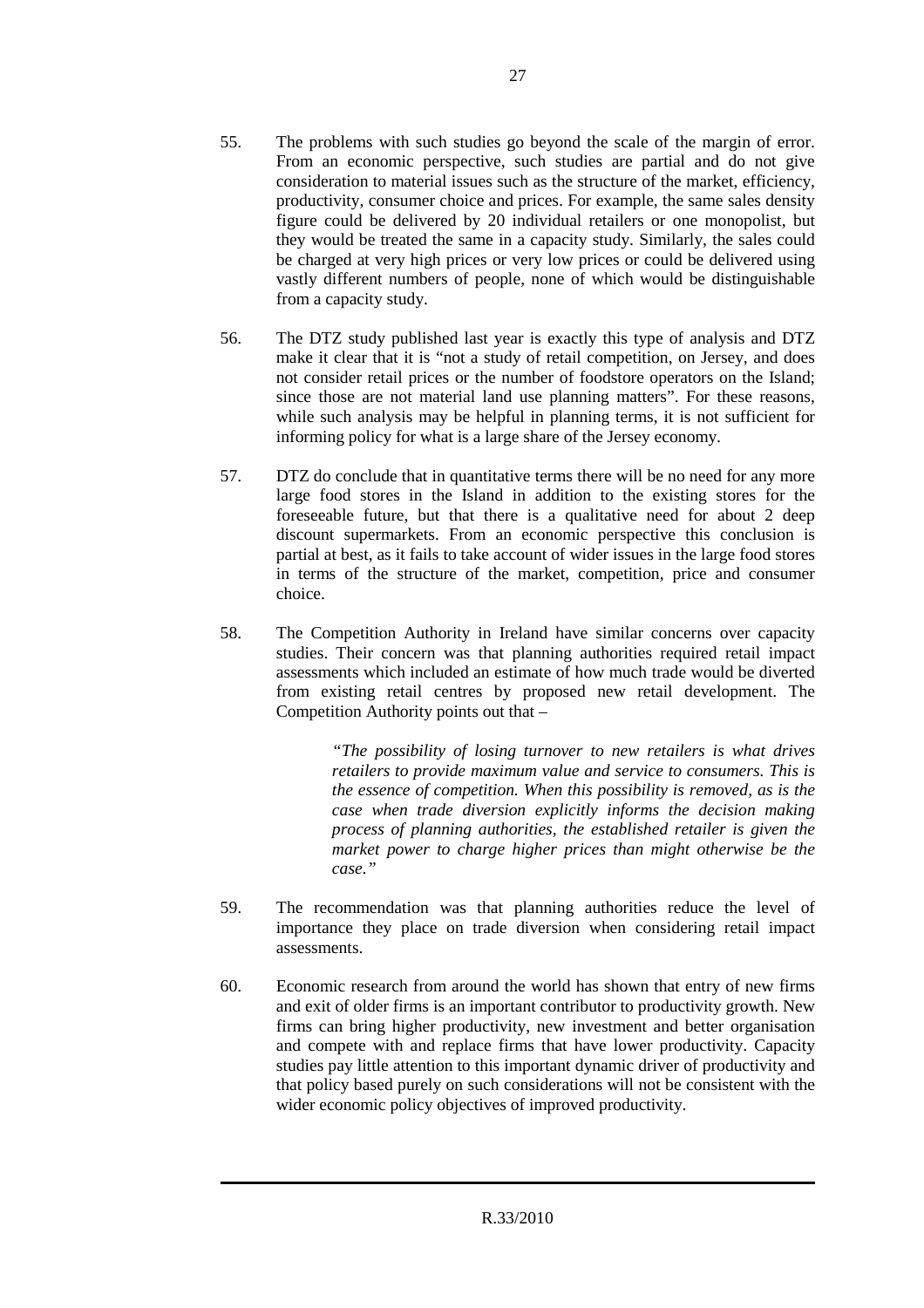#### **The Jersey consumer**

- 61. As the Friends of the Earth point out: 'local people can find it hard to make their voices heard or their wishes taken into account'. The All Party Parliamentary Small Shops Group also recommended delegating greater decision-making power to people locally. Similarly, NEF support the Local Communities Sustainability Bill in the UK on the grounds that it would "give local authorities, communities and citizens a powerful voice in planning their future".
- 62. The Competition Authority for Ireland also pointed out the importance of suitable consumer representation. They felt that the level of attention paid to consumer interests in the planning process may be insufficient. The Planning Authority is required to balance a variety of objectives and take into account a variety of views from different organised interests. Consumers were felt to typically not be organised and therefore at a disadvantage. The recommendation was that local authorities should, when assessing future floor space requirements, survey consumers to accurately ascertain attitudes and preferences.
- 63. The Economic Development Department asked the States of Jersey Statistics Unit to independently undertake a survey of Jersey residents' attitudes and opinions on food shopping in the Island. 1,200 Islanders responded (an extremely high response rate of 60%) and such a good sample means that we can be 95% confident that a result published for the overall population is within  $\pm$  3% of the true population figure.
- 64. In terms of attitudes to food shopping (see Chart 6) the vast majority of Islanders considered quality of products, value for money and choice of products as very important. In contrast just over 40% and 20% of Islanders consider that availability of locally produced food and smaller shops near my home respectively as very important. The is means that perhaps surprisingly just less than half felt that having 'smaller shops near my home for convenience' was not important and nearly a fifth thought that 'availability of locally produced food' was not important.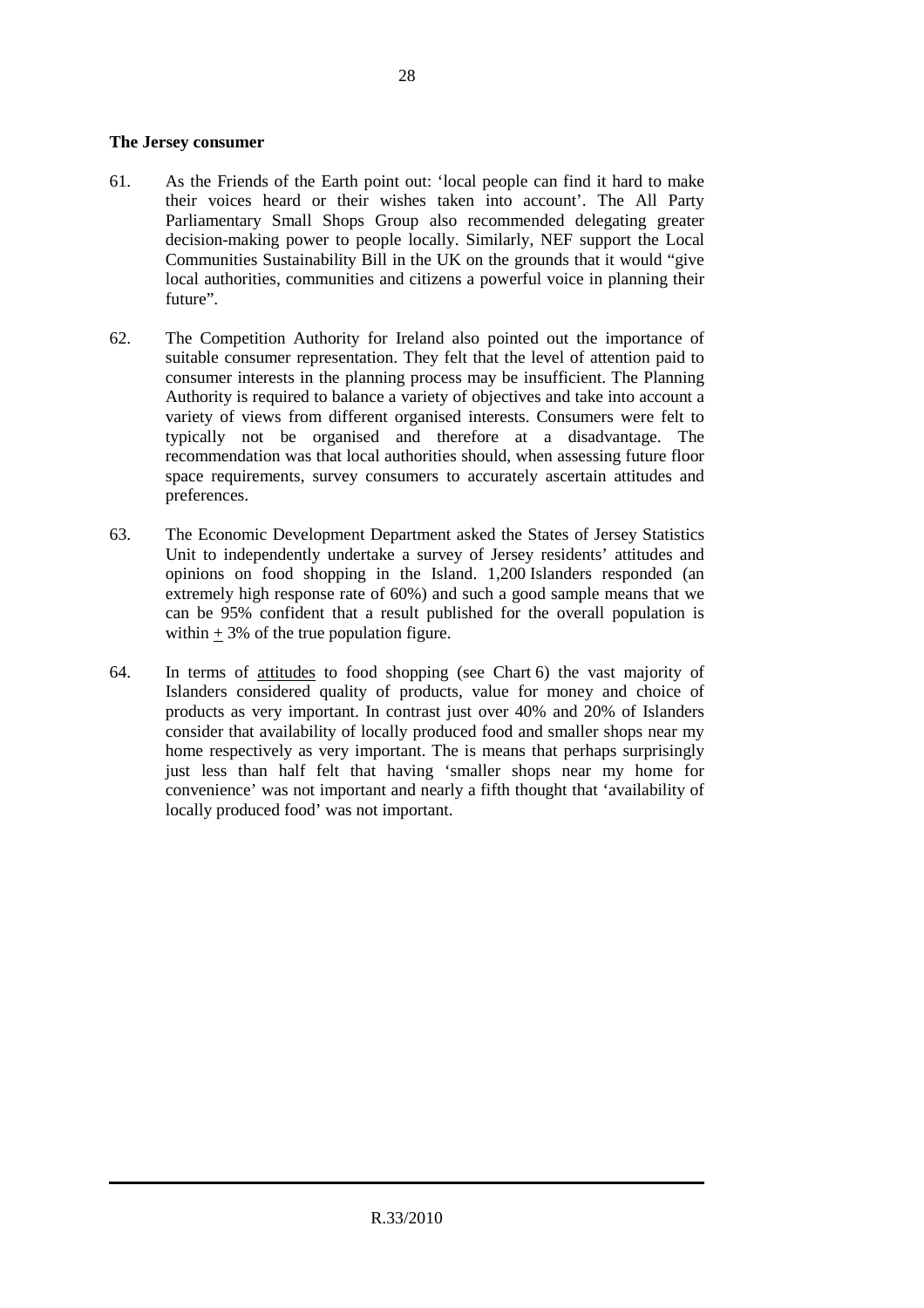# **Chart 6: How important to you are the following with regard to food shopping in the Island?**



Source: States of Jersey Statistics Unit

65. The survey also gauged Islanders opinions on current food shopping in Jersey (see Chart 7) and they were most positive about the 'quality of products', 'availability of locally produced food' and 'smaller shops near my home for convenience'. However, only around half of residents rated them as good or better. The 2 factors with the most negative ratings were 'value for money' and 'range of supermarket operators'. About 50% of people considered 'value for money' currently to be poor/very poor and three fifths considered the current range of supermarkets to be poor or worse.



**Chart 7: How do you rate current food shopping in the Island?**  % of respondents

Source: States of Jersey Statistics Unit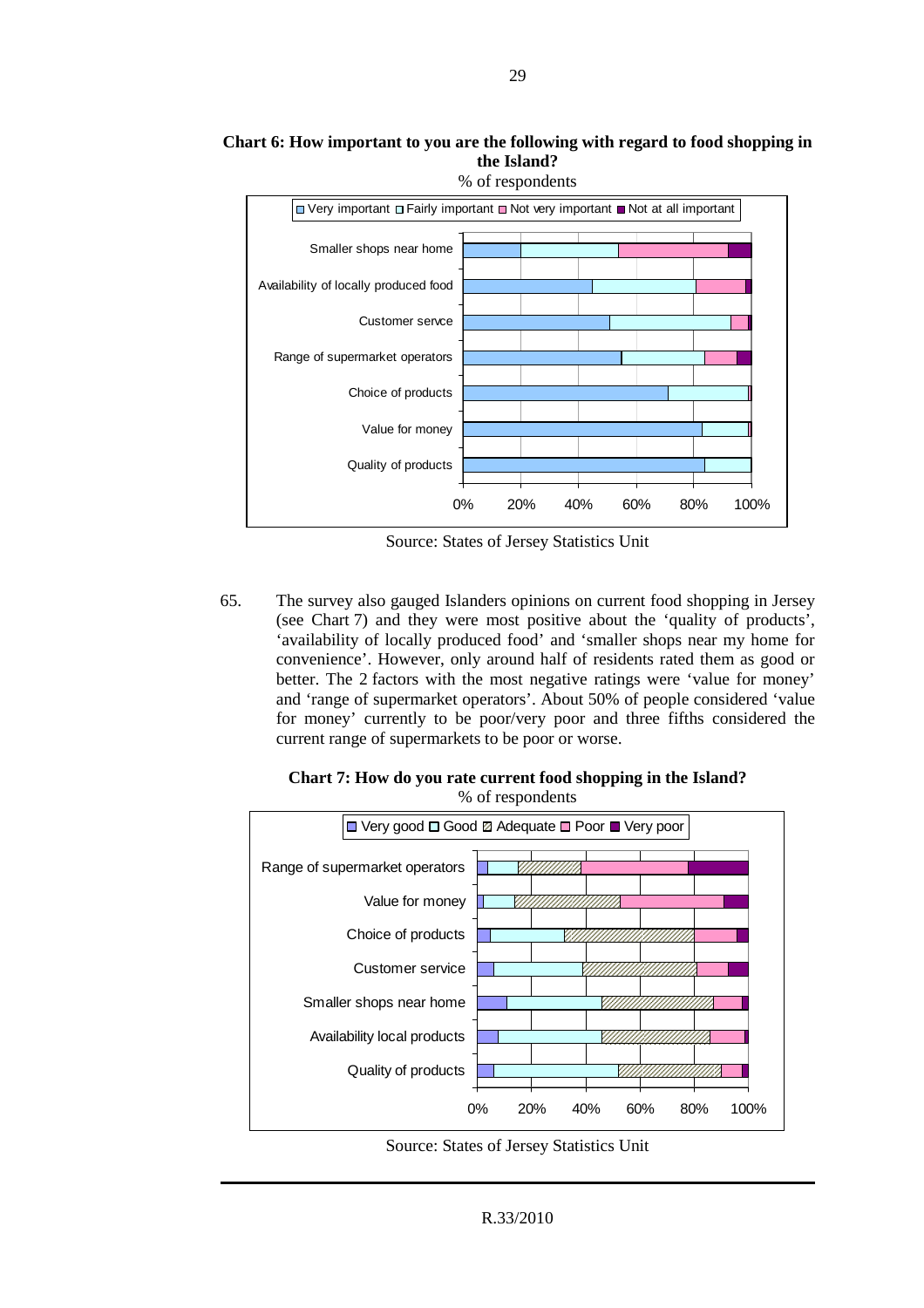66. Questions in the survey also focused on Islanders' attitudes to having a third supermarket. As the chart below shows, 71% were not concerned that supermarkets they currently use might close. Just over half were not concerned that less locally produced food might be available and half were not concerned that smaller shops might close.

# **Chart 8: Do you agree or disagree with the following statements about food shopping in Jersey, if Jersey has a third supermarket operator?**



Source: States of Jersey Statistics Unit

67. When asked if they were in favour of having a third supermarket operator in Jersey, the vast majority responded positively. More than 8 out of 10 people (84%) responded that they were in favour as shown in the chart below. Whether the results were split by age, sex, housing tenure or income, the vast majority was in favour of having a third supermarket.

**Chart 9: Are you in favour of having a third supermarket operator in Jersey?**  % of respondents



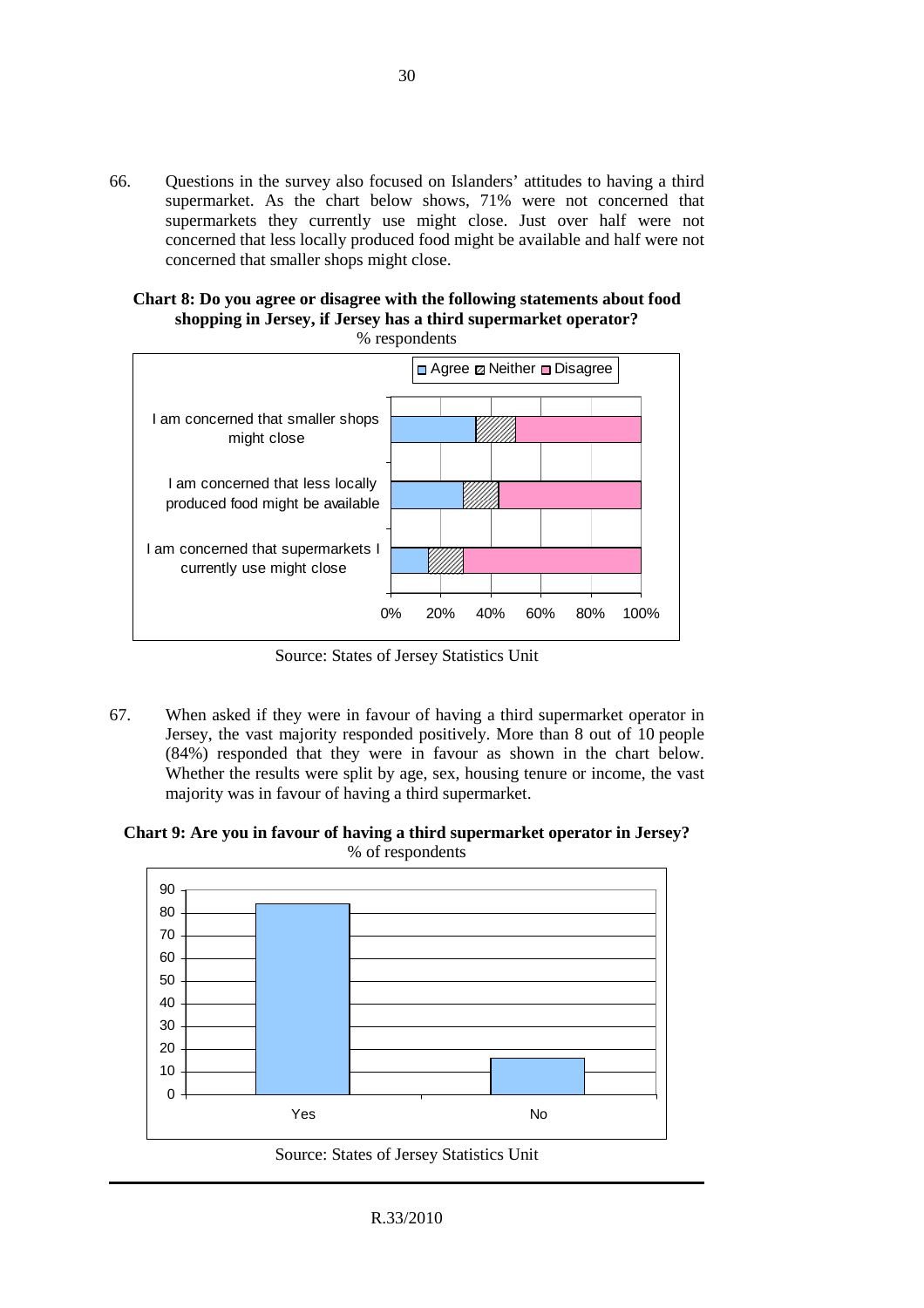68. Those respondents that were in favour of having a third supermarket were also asked which type of operator they would prefer. As Chart 11 shows, twice as many of the respondents would like a general British operator, compared with those who would like a general French operator or discount operator, while only one in 5 would like a premium operator.





Source: States of Jersey Statistics Unit

#### **Floor space guidelines**

- 69. The previous Retail Framework emphasized the need to remove barriers to entry, and therefore competition, in the retail sector. That is, the States should not intervene and prevent new firms setting up in the retail sector unless there are good reasons for doing so. The Framework suggested that if there were concerns about the impact of competition, rather than preventing competition, another option was to allow competition but in an incremental manner. It suggested that additional floor space guidelines could be used to try and strike a balance between competition and any short-term disruption of the retail sector.
- 70. This incremental approach was the route preferred by Economic Development and, by doing so, the decision was made to restrict competition on the grounds of concerns about the impact on existing retailers. The guidelines could have worked inadvertently to limit the amount of retail space and development and could therefore have worked as a form of cap on new retail development. The Competition Authority for Ireland in its report recommended that grocery retail caps be removed from planning guidelines because –

*"Floor space caps inhibit the scale and extent of expansion by existing retailers and prevent the entry of new ones. The availability of larger sized outlets would give consumers the ability to exercise choice over a wider range of products at more competitive prices. The present limit thus protects existing retailers at the expense of Irish*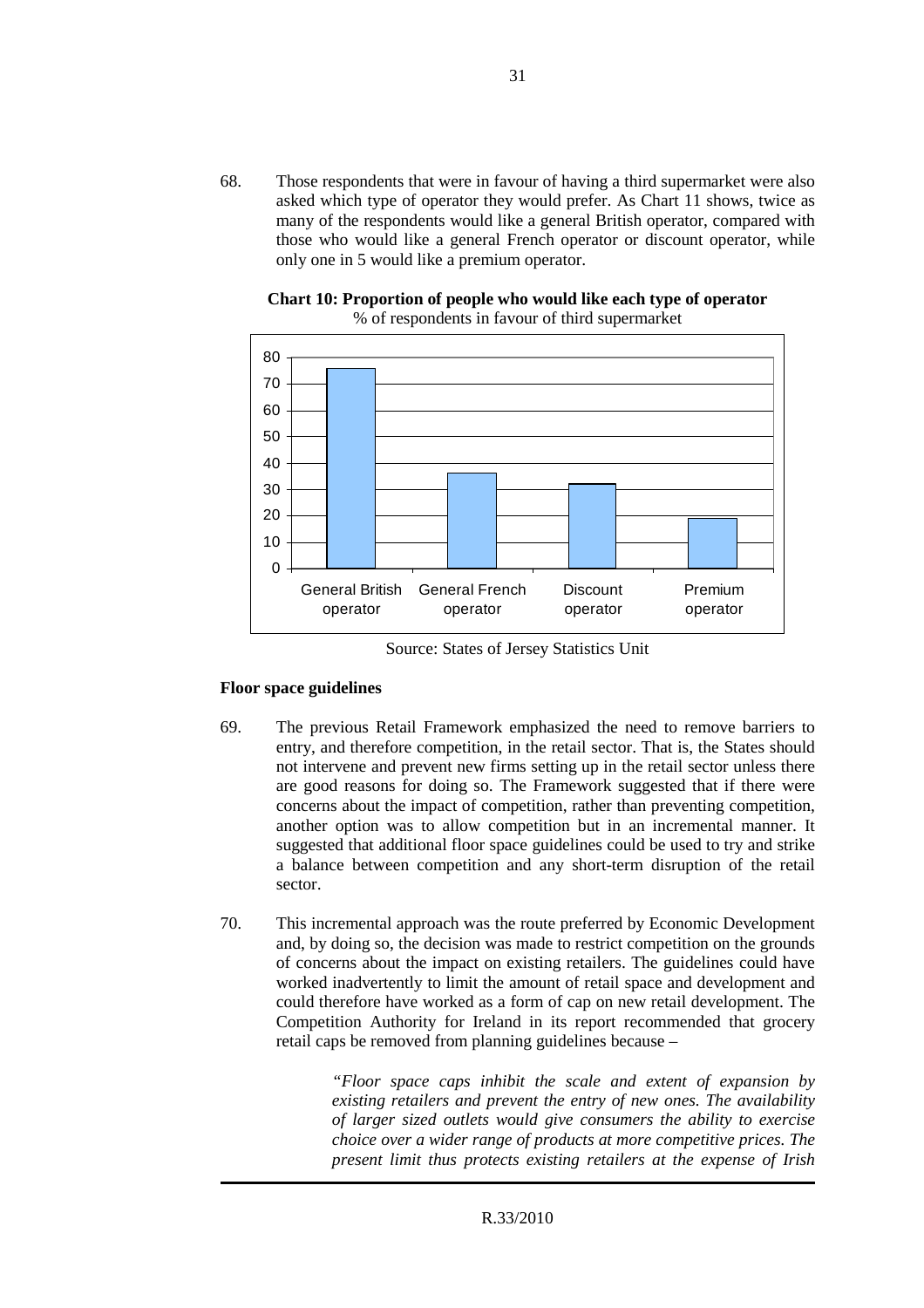*consumers. Limiting floor space means that Irish consumers experience less choice (for example, less competition between brands due to lack of shelving space) and, higher prices."*

71. The guidelines in the previous framework could have operated in a similar manner in Jersey, although given they would have allowed entry of a supermarket of significant size may have been less binding than the types of cap used in Ireland. Limiting retail space should therefore be avoided unless there is clear evidence that the consequences will be too great.

#### **Price comparisons**

- 72. The States of Jersey Statistics Unit produces an annual report on the comparison of consumer prices, which looks at the rate at which prices have changed in the various groups and sections of the RPI in the UK and Jersey. Direct comparisons are also made, where possible, to give an indication of price levels. The comparisons are based on information published monthly by the Office for National Statistics, which shows the average price of around 60 non-brand items which are included in the UK RPI.
- 73. Caution is required when comparing the data, not least because it refers to average prices in each jurisdiction, which of course means that in different shops some prices will be higher and some lower than the average. Also, the fact that higher quality goods generally cost more than lower quality ones can complicate comparisons, although in terms of food prices it is possible to focus on products where quality differences will be at a minimum.
- 74. The chart below compares the difference in price between a range of food products that are likely to be supplied by supermarkets, in June 2009. By focusing on a range of products it also helps to reduce some of the concerns about comparing prices. The chart shows that on the key products considered, prices in Jersey tend to be significantly higher than in the UK, by about 15– 20%. None of the products are cheaper in Jersey than in the UK, although sugar is about the same price.



**Chart 11: Jersey/UK food prices comparison**  % difference in price between Jersey and UK, June 2009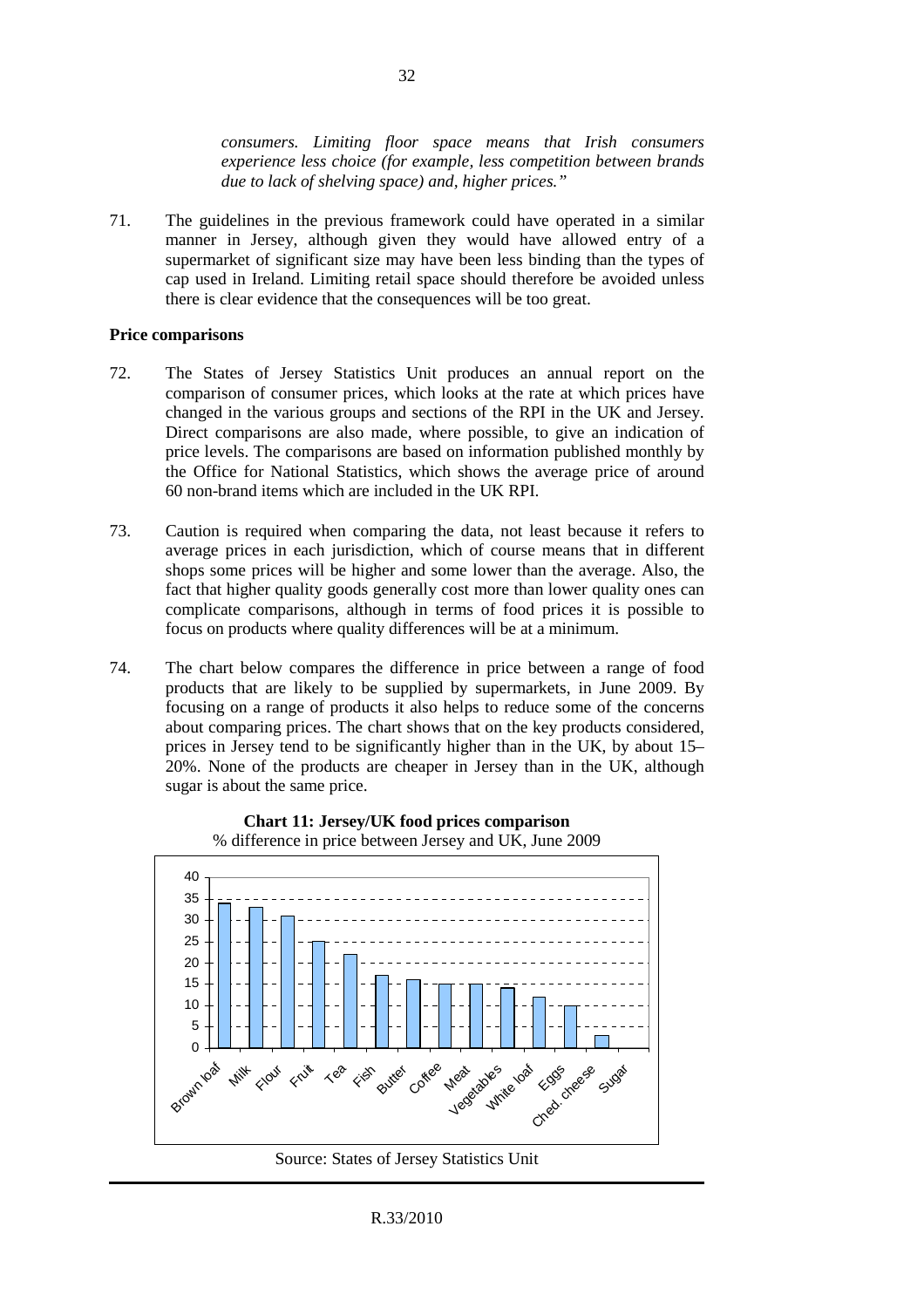#### **Social and environmental issues**

- 75. In their 2008 report, the JCRA advised the Minister for Economic Development 'that the economic impact of new entry into the retail sector by large supermarket competitor would be economically beneficial in terms of increasing –
	- consumer welfare;
	- the productive efficiency of existing retailers, and
	- the Jersey economy overall'.
- 76. However, they went on to point out that other considerations 'such as planning, population growth and environmental impact, also are undoubtedly important, but beyond the scope of our inquiry'.
- 77. Professor Sparks, in his presentation to the Chamber of Commerce on 17th June 2009, warned that 'the social and environmental impact of change is always underestimated".
- 78. The line between economic impact and social impact can be very thin. For example, Broda points out in the Financial Times on 3rd June 2008 that it is taken for granted that inequality has risen in the large developed economies as a result of globalisation. However, his work with Romalis, looking at whether China and Wal-Mart benefit the poor in America tells a different story. They argue that conventional analysis of US inequality is based on trends in income and does not factor in what has happened to the price of goods consumed. The conventional analysis ignores the fact that inflation affects people in different income groups unevenly because they purchase different baskets of goods. Inflation of the richest 10% in the US was 6 percentage points higher than that of the poorest 10% in 1994–2005 – which actually means real inequality in the US remained roughly unchanged.
- 79. Hausman and Leibtag find similar results. They consider the impact of entry of supercentres into geographic markets in the US. They identify that Walmart offers many food items at an average price about 15–20% lower than traditional supermarkets and that entry has a direct price effect by offering lower price options, but also an indirect effect by causing traditional supermarkets to lower their prices. They conclude that the impact is to significantly improve consumer welfare and that low income households benefit the most.
- 80. In Jersey, while the households in the highest quintile spend nearly 3 times as much each week on food and non-alcoholic drinks as the lowest quintile, the picture is quite different when expenditure as a proportion of household income is considered. The chart below shows that households in the lowest income quintile spend nearly 14% of total spending on food, compared to 8% for the highest income households. Similar differences occur throughout the food group, with expenditure on fresh fruit and vegetables making up 2% of the total spending of the lowest income groups compared to 1% of the highest.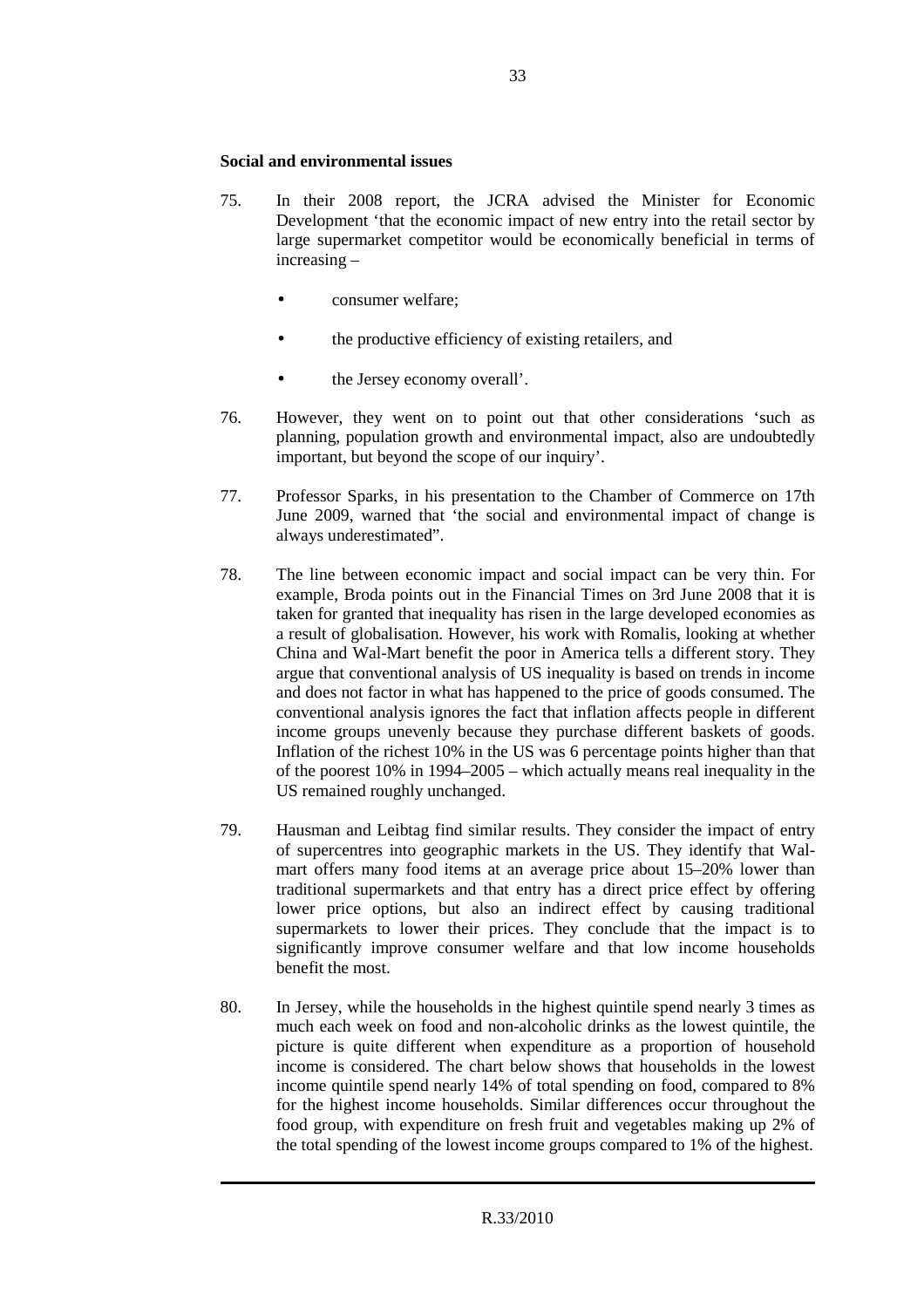

**Chart 12: Average weekly household spending on food and non-alcoholic drinks by income quintile** 

Source: States of Jersey Statistics Unit

- 81. With the less well-off in Jersey spending a higher proportion of their total spending on food and non-alcoholic drinks, it can be expected that where additional competition (and importantly a reduction in concentration) in the supermarket sector means that food prices are lower than would otherwise have been the case, this will help reduce real income inequality in a similar way (although not necessarily to the same degree) as that highlighted in the US, other things remaining equal.
- 82. Income inequality is only one aspect of social policy. The Social Policy Framework focuses on the key aspects and includes –
	- Labour participation;
	- Education;
	- Health;
	- Adequate income;
	- Housing/transport;
	- Social behaviour.
- 83. An initial analysis against these criteria would suggest that entry of a third supermarket could also work with, rather than against, many of the objectives of the Social Policy Framework. Obviously, there could be a wide variation in the nature and location of such entry and more detailed consideration would need to be given, should such entry become a realistic proposition and the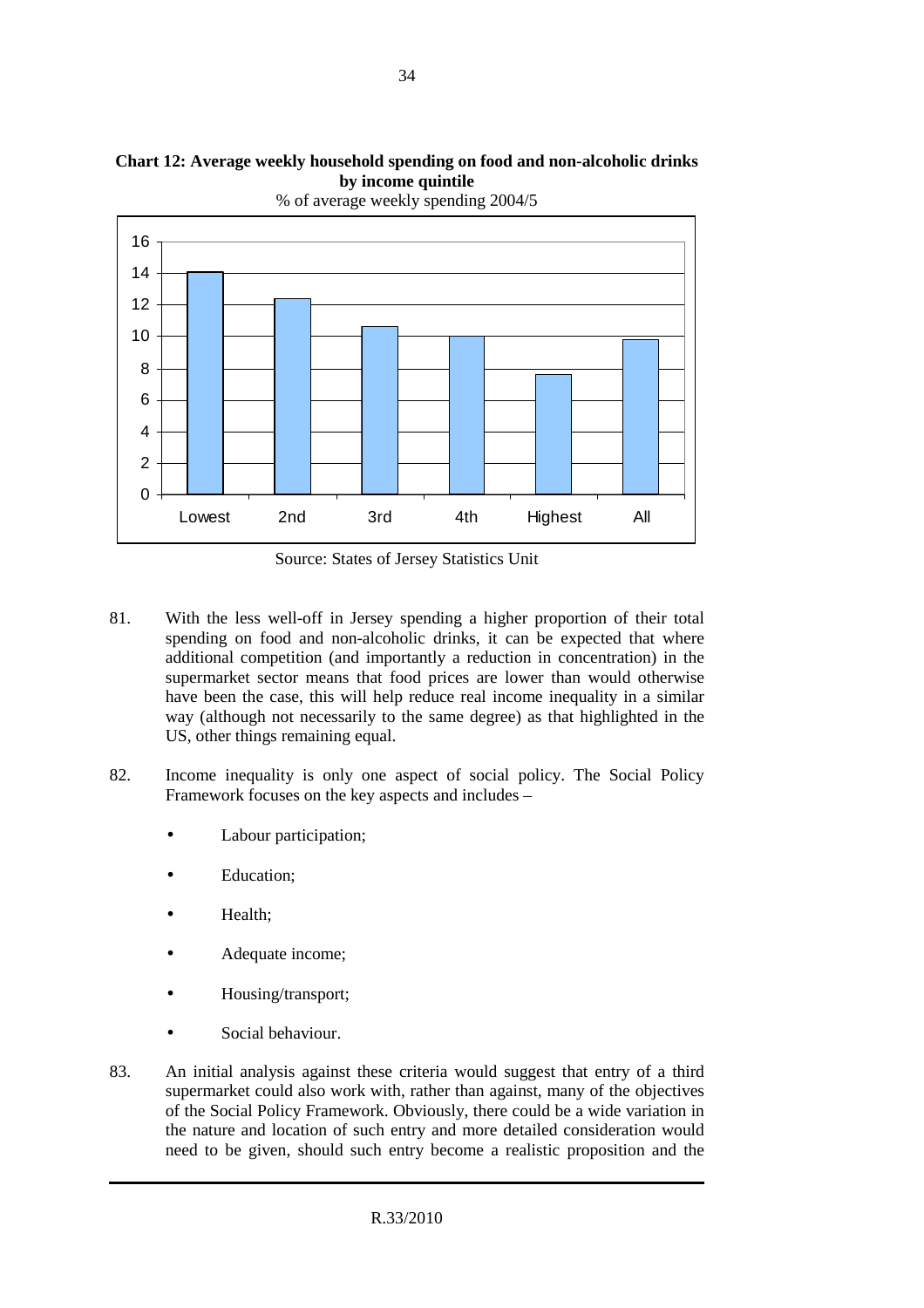exact details are known. However, at first glance there would appear to be little justification in ruling out entry of a third supermarket on social grounds.

84. The States Strategic Plan sets out that Jersey should "show the world that economic and environmental success can work together". Removing barriers to competition between supermarkets and facilitating improved productivity and efficiency in the retail sector would be a good example of how this can be achieved. There is little reason in principle to rule out entry of a third supermarket on environmental grounds, particularly as it would be conducive to improved productivity and greater efficiency. However, each case should be considered on its own merits and examined from an environmental perspective. An Environmental Impact Assessment is automatically required for shopping centres of greater than 10,000 square metres and it would be sensible for any large retail development to provide such an assessment.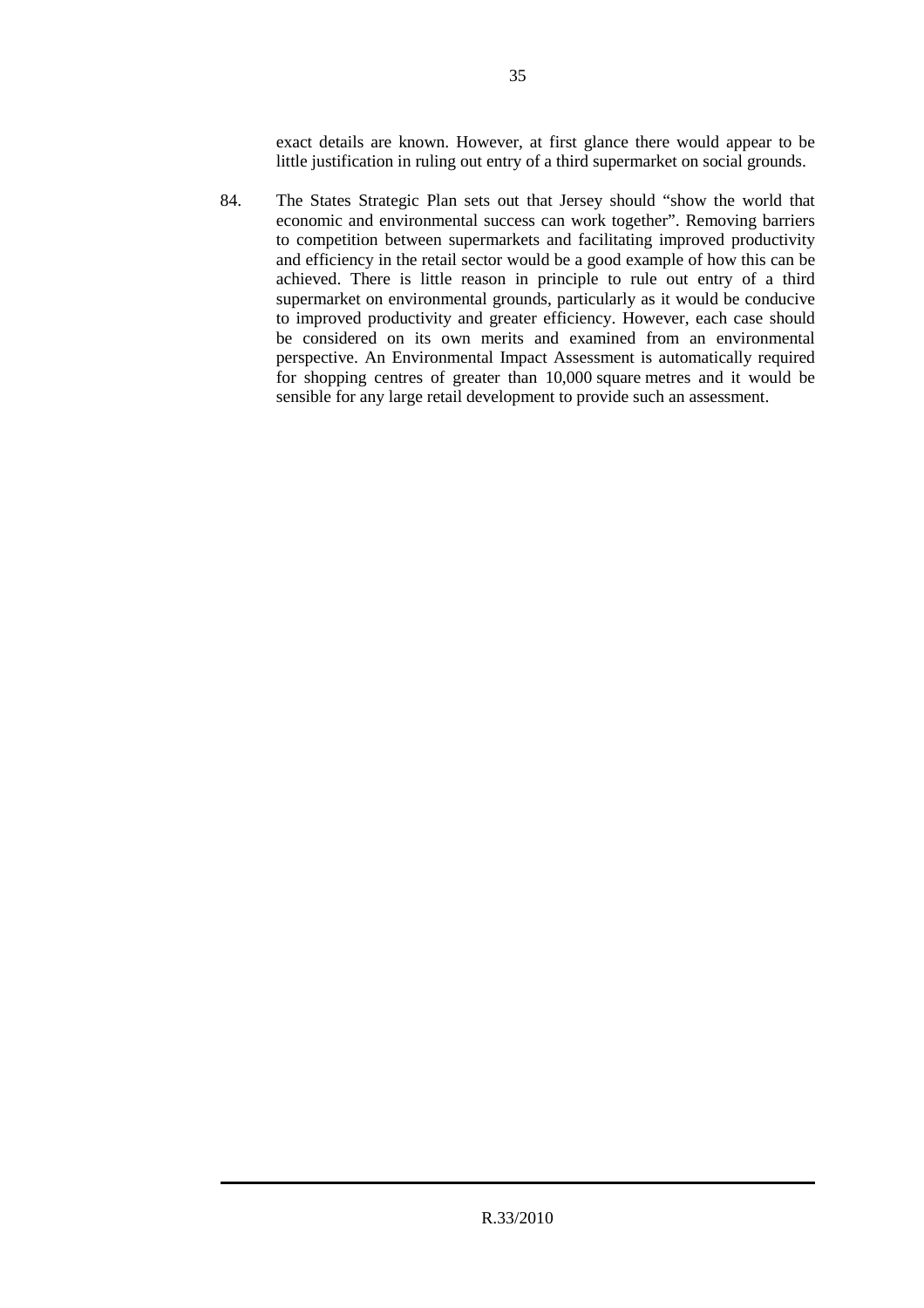#### **APPENDIX**

#### **References**

**Autorité de la concurrence:** Maritime freight and mass retail distribution in the DOM; press release 8th September 2009.

**Baldwin and GU:** Firm turnover and productivity growth in the Canadian retail trade sector, Statistics Canada, December 2008**.** 

**Broda and Romalis:** Inequality and prices: Does China benefit the poor in America?, March 2008.

**Cleeren, Verboven, Dekimpe and Gielens:** Intra- and Inter-Format competition among discounters and supermarkets, September 2008.

**The Competition Authority (Ireland):** The Retail Planning System as applied to the Grocery Sector 2001 to 2007, July 2008.

**Competition Commission:** The supply of groceries in the UK market investigation; 30th April 2008.

**Department of the Environment, Transport and the Regions:** The impact of large food stores on market towns and district centres, September 1998.

**DEFRA:** Economic note on UK grocery retailing, May 2006.

**DTZ:** Jersey Retail Study 2008**,** July 2008.

**Economic Development:** A framework for managing the development of the retail sector in Jersey, June 2006.

**Foster, Haltiwanger and Krizan:** The link between aggregate and micro productivity growth: Evidence from retail trade, NBER Working Paper, August 2002.

**Friends of the Earth:** Good neighbours? Community impacts of supermarkets**,** June 2005.

**Haskel and Sadun:** Regulation and UK retailing productivity: evidence from micro data, Centre for Economic policy Research, January 2009.

**Hausman and Leibtag:** Consumer benefits from increased competition in shopping outlets: measuring the effect of Wal-mart, December 2005.

**House of Commons All Parliamentary Small Shops Group:** High Street Britain 2015, 2005.

**JCRA:** Economic impact of new entry in the retail sector by a large supermarket competitor, February 2008.

**New Economics Foundation:** Ghost Town Britain: The threat from economic globalisation to livelihoods, liberty and local economic freedom.